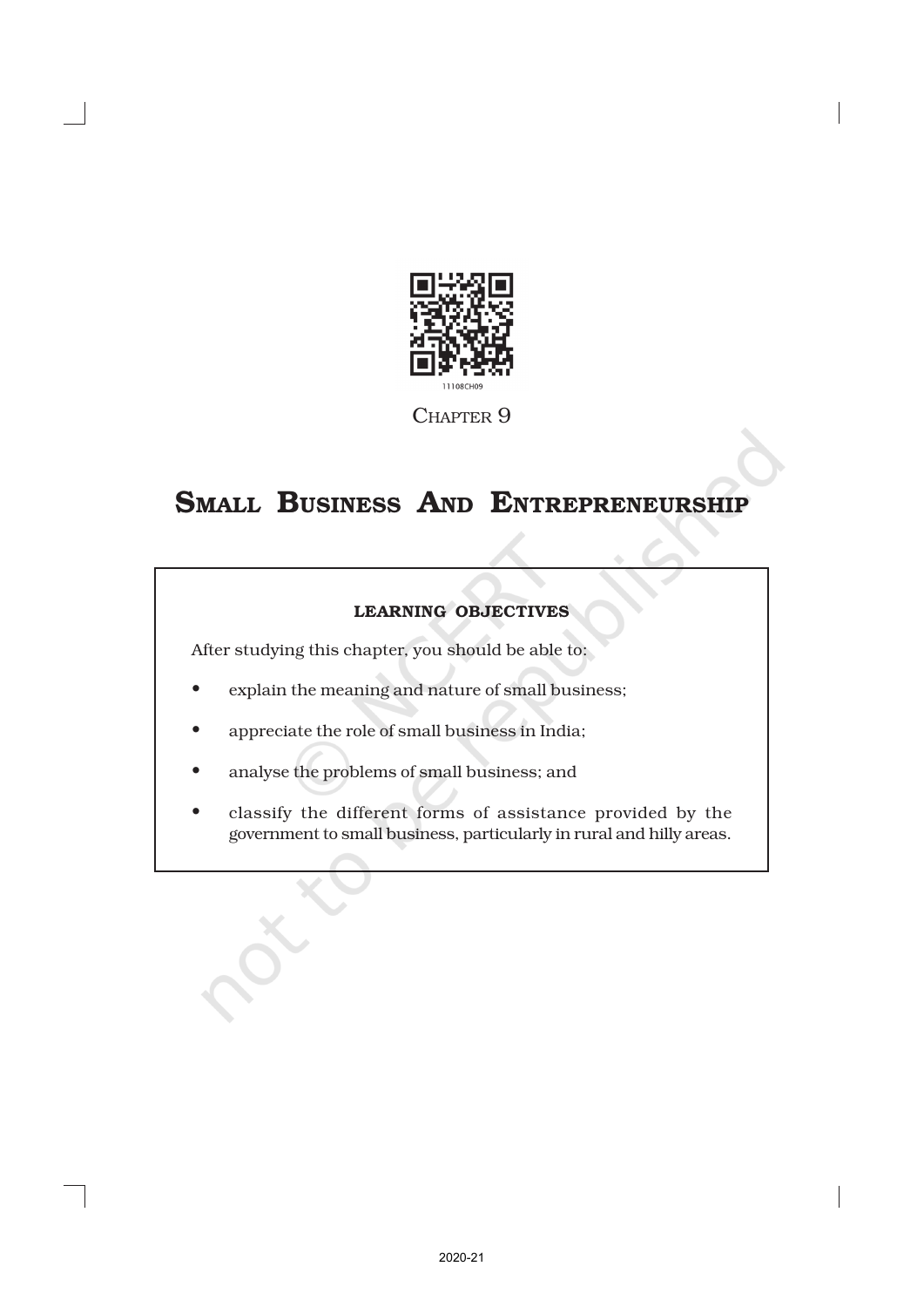#### Romi Bags of Manipur

Khumbongmayum Dhanachandra Singh didn't have much in life. The son of a poor tailor, he wasn't brought up with many privileges. He saw his father working day and night to earn a meager income. He saw the rich getting richer and the poor remaining poor. The boy wanted to do something more in life. He couldn't imagine a life of stitching clothes relentlessly and earn just enough to survive.

Imphal is a small city in Manipur. Hardworking men and women send their children away to bigger cities so they can have opportunities to progress. Khumbongmayum's father couldn't afford to send him or even educate him. He just taught him what he knew— tailoring. Fabrics, stitching and clothing styles was what the boy grew up with. There was only one sewing machine and the boy used it when his father wasn't using it. He learnt it silently because he knew it was what his father wanted, but his heart wasn't in it.

Sometimes an incident can change your life. This happened to Khumbongmayum when he stitched a purse made out of leftover fabrics from his father's scraps. Khumbongmayum offered the purse to his friend who marveled at the unique design. The friend in turn showed the interesting purse to other friends. They asked Khumbongmayum if he could make such purses for them also. It led him to wonder if there was a market for his designs. And he knew he had stumbled on to his business venture. He made a business plan and launched a purse making company 'Romi Bags' in 1996. Khumbongmayum was not one to do anything on a whim. He noticed the demands of his product and he calculated his costs, expenses and expected income. He ignored the detractors and critics. As a first time entrepreneur, he believed in whatever quality of raw materials he was getting. This was his biggest mistake. Khumbongmayum learnt his first lesson. In 2007, he received the National Award for Bag Making under Micro & Medium Enterprises. For him, though it's just the beginning, Khumbongmayum Dhanchandra Singh has changed his life by sheer grit, perseverance and hard work. You can't let anything stop you from moving forward. You can't become successful or reach the top if you don't listen and hear effectively.

### 9.1 INTRODUCTION

Small scale industries contribute significantly to the development process and acts as a vital link in the industrialisation in terms of production, employment and exports for economic prosperity by widening entrepreneurial base and use of local raw materials and indigenous skills.

Small scale industries dominate the industrial scenario in the country with sizeable proportion of labour force and tremendous export potential.

In India, the 'village and small industries sector' consists of both 'traditional' and 'modern' small industries. This sector has eight subgroups. They are handlooms, handicrafts, coir, sericulture, khadi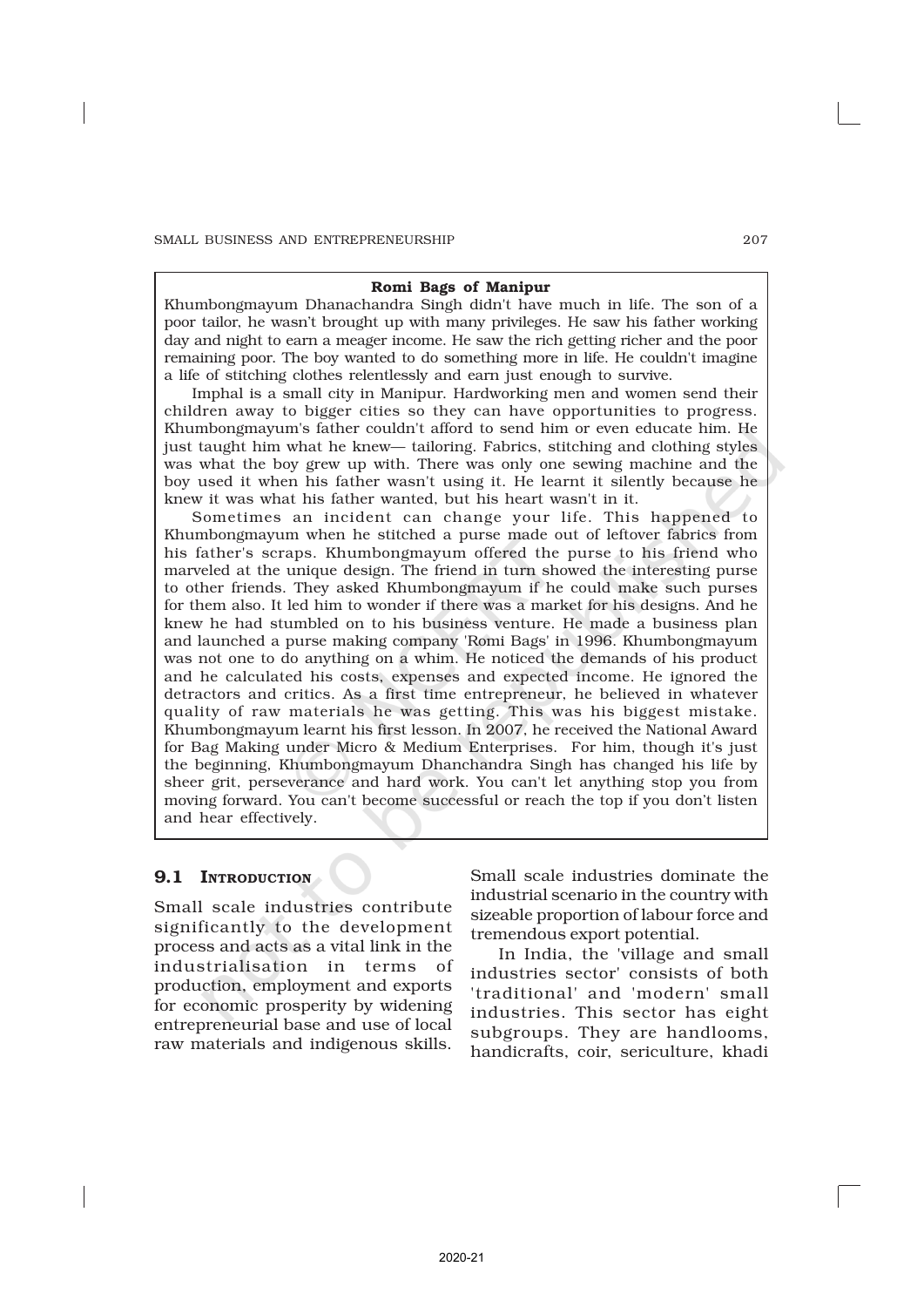and village industries, small scale industries and powerlooms. The last two come under the modern small industries, while the others come under traditional industries. Village and small industries together provide the largest employment opportunities in India.

### 9.2 TYPES OF SMALL BUSINESS

It is important to know how size is defined in our country, with reference to small industries and small business establishments. Several parameters can be used to measure the size of business units. These include the number of persons employed in business, capital invested in business, volume of output or value of output of business and power consumed for business activities. However, there is no parameter which is without limitations. Depending on the need, the measures can vary.

The definition used by the Government of India to describe small industries is based on the investment in plant and machinery. This measure seeks to keep in view the socioeconomic environment in India where capital is scarce and labour is abundant.

The emergence of a large services sector has necessitated the government to include other enterprises covering both Small Scale Industries (SSI) sector and related service entities under the same umbrella. Expansion of the small scale enterprises was taking place growing into medium scale enterprises and they were required to adopt higher levels of technologies in order to remain

competitive in a fast globalising world. Thus, it was necessary to address the concerns of such enterprises micro, small and medium and provide them with a single legal framework. The Micro, Small and Medium Enterprises Development (MSMED) Act, 2006 addresses these issues relating to definition, credit, marketing and technology up gradation. Medium scale enterprises and service related enterprises also come under the purview of this Act. The MSMED Act, 2006 came into force w.e.f., October, 2006.

Accordingly, enterprises are classified into two major categories viz., manufacturing and services.

#### 9.2.1 Manufacturing

In the case of enterprises engaged in the manufacture or production of goods pertaining to any industries specified in the first schedule to the Industries (Development and Regulation) Act, 1951, there are three types of enterprises:

(i) Micro enterprise: where the investment in plant and machinery does not exceed twenty-five lakh rupees.

(ii) Small enterprise: where the investment in plant and machinery is more than twenty five lakh rupees but does not exceed five crore rupees.

(iii) Medium enterprise: where the investment in plant and machinery is more then five crore rupees but does not exceed ten crores rupees.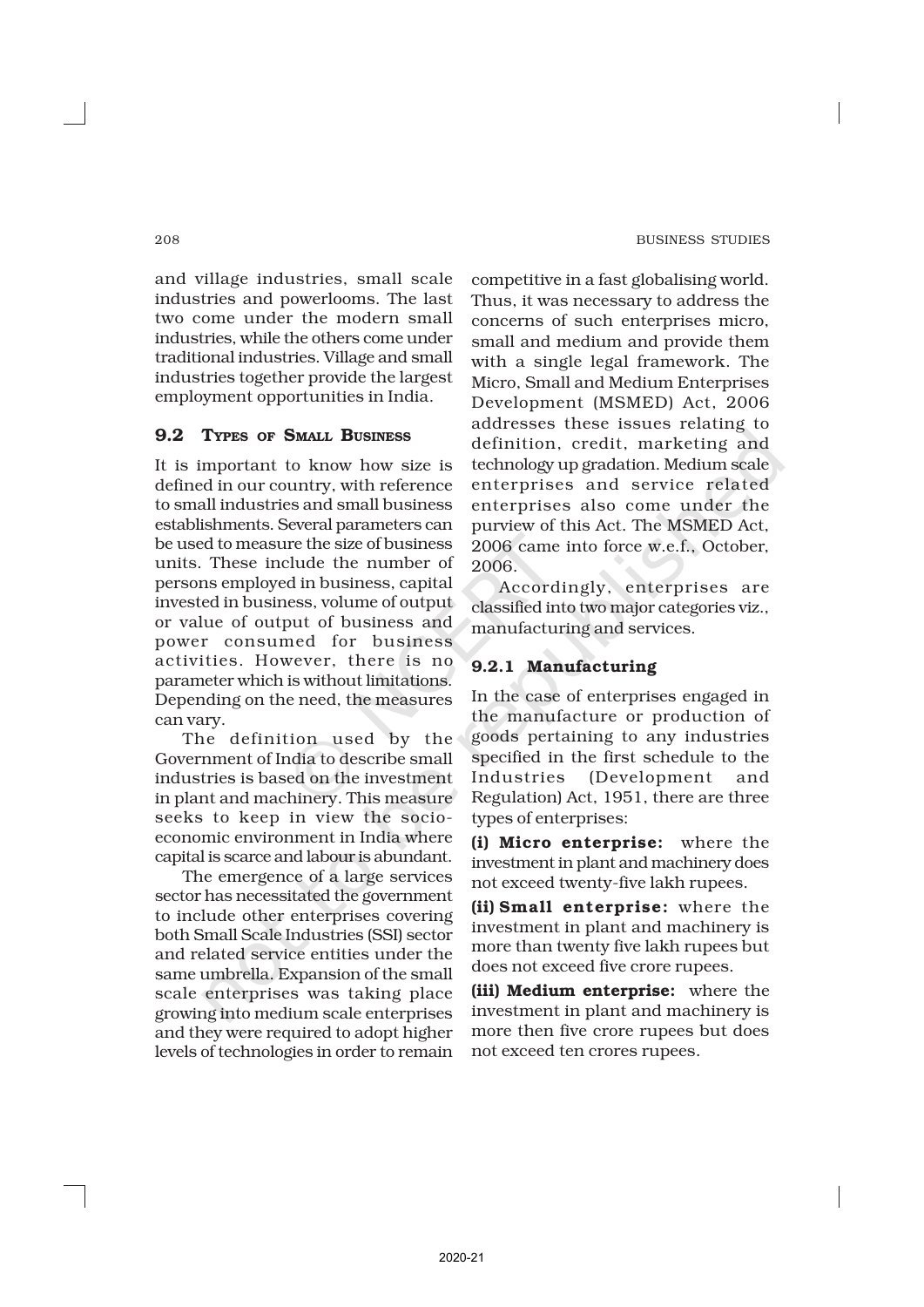#### 9.2.2 Services

In the case of enterprises engaged in providing or rendering of services there are three types of enterprises:

(i) Micro enterprise: where the investment in equipment does not exceed ten lakh rupees.

(ii) Small enterprise: where the investment in equipment is more than ten lakh rupees but does not exceed two crore rupees.

(iii) Medium enterprise: where the investment in equipment is more than two crore rupees but does not exceed five crore rupees.

# 9.2.3 Village Industries

Village industry has been defined as any industry located in a rural area which produces any goods, renders any service with or without the use of power and in which the fixed capital investment per head or artisan or worker is specified by the central government, from time to time.

# 9.2.4 Cottage Industries

Cottage industries are also known as Rural Industries or Traditional Industries. They are not defined by capital investment criteria as in the case of other small scale industries. However, cottage industries are characterized by certain features like the following:

• these are organised by individuals, with private resources;

- normally use family labour and locally available talent;
- the equipment used is simple;
- capital investment is small;
- produce simple products, normally in their own premises;
- production of goods using indigenous technology.

### 9.3 ROLE OF SMALL BUSINESS IN INDIA

Small Scale Industries in India enjoy a distinct position in view of their contribution to the socio-economic development of the country. The following points highlight their contribution.

(i) The contribution of small industries to the balanced regional development of our country is noteworthy. Small industries in India account for 95 per cent of the industrial units in the country.

(ii) Small industries are the second largest employers of human resources, after agriculture. They generate more number of employment opportunities per unit of capital invested compared to large industries. They are, therefore, considered to be more labour intensive and less capital intensive. This is a boon for a labour surplus country like India.

(iii) Small industries in our country supply an enormous variety of products which include mass consumption goods, readymade garments, hosiery goods, stationery items, soaps and detergents, domestic utensils, leather, plastic and rubber goods, processed foods and vegetables,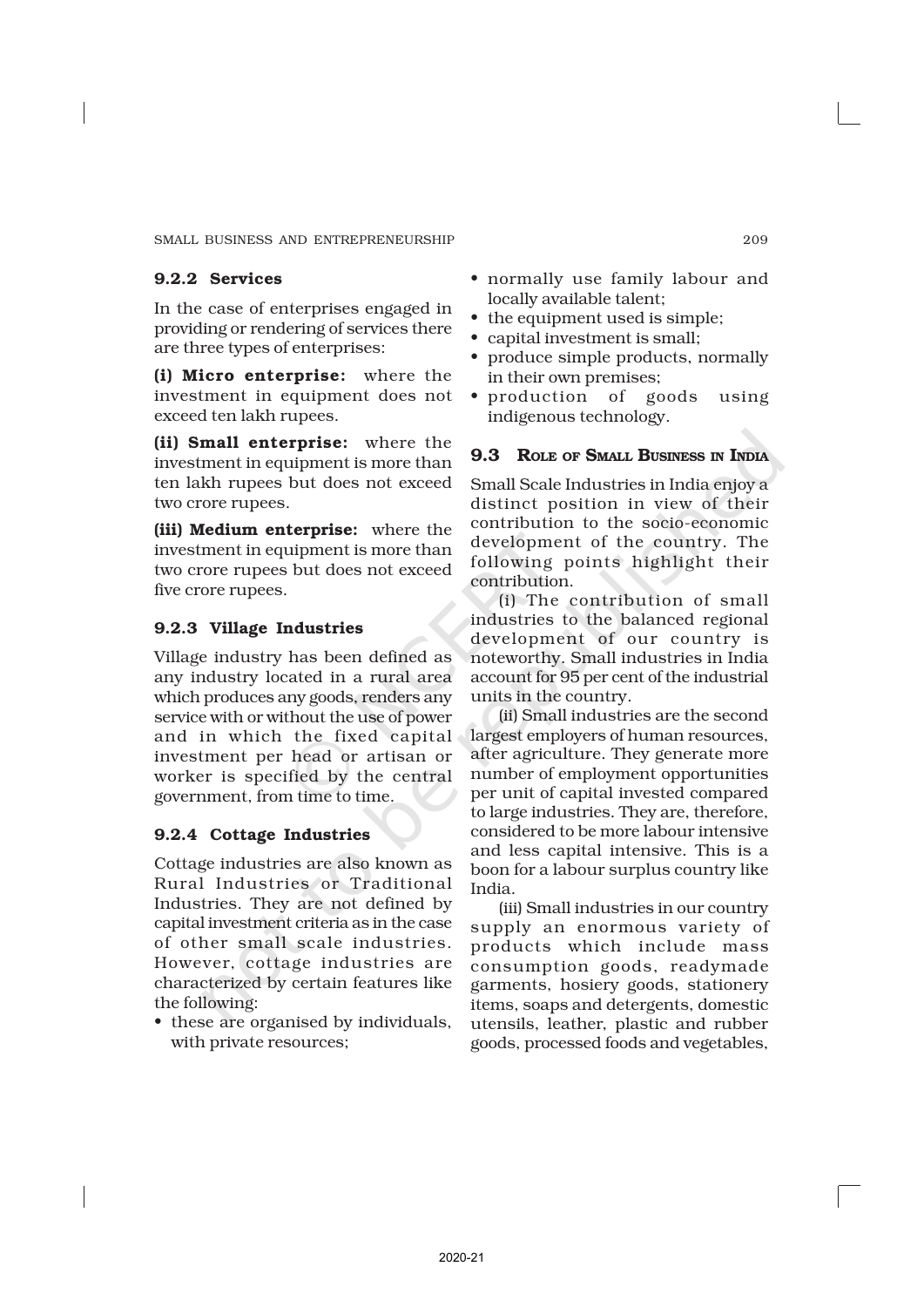wood and steel furniture, paints, varnishes, safety matches, etc. Among the sophisticated items manufactured are electric and electronic goods like televisions, calculators, electro-medical equipment, electronic teaching aids like overhead projectors, air conditioning equipment, drugs and pharmaceuticals, agricultural tools and equipment and several other engineering products. A special mention should be made of handlooms, handicrafts and other products from traditional village industries in view of their export value. (see Box A which highlights the major industry groups that come under the purview of small industries as per the classification laid down by the government.)

(iv) Small industries which produce simple products using simple technologies and depend on locally available resources both material and labour can be set up anywhere in the country. Since they can be widely spread without any locational constraints, the benefits of industrialisation can be reaped by every region. They, thus, contribute significantly to the balanced development of the country.

(v) Small industries provide ample opportunity for entrepreneurship. The latent skills and talents of people can be channeled into business ideas which can be converted into reality with little capital investment and almost nil formalities to start a small business.

(vi) Small industries also enjoy the advantage of low cost of production. Locally available resources are less expensive. Establishment and running costs of small industries are on the lower side because of low overhead expenses. Infact, the low cost of production which small industries enjoy is their competitive strength.

(vii) Due to the small size of the organisations, quick and timely decisions can be taken without consulting many people as it happens in large sized organisations. New business opportunities can be captured at the right time.

#### 9.4 ROLE OF SMALL BUSINESS IN RURAL INDIA

Traditionally, rural households in developing countries have been viewed as exclusively engaged in agriculture. There is an increasing evidence that rural households can have highly varied and multiple sources of income and that, rural households can and do participate in a wide range of nonagricultural activities such as wage employment and self-employment in commerce, manufacturing and services, along with the traditional rural activities of farming and agricultural labour. This can be largely attributed to the policy initiatives taken by the Government of India, to encourage and promote the setting up of agro-based rural industries.

The emphasis on village and small scale industries has always been an integral part of India's industrial strategy, more so, after the second Five Year Plan. Cottage and rural industries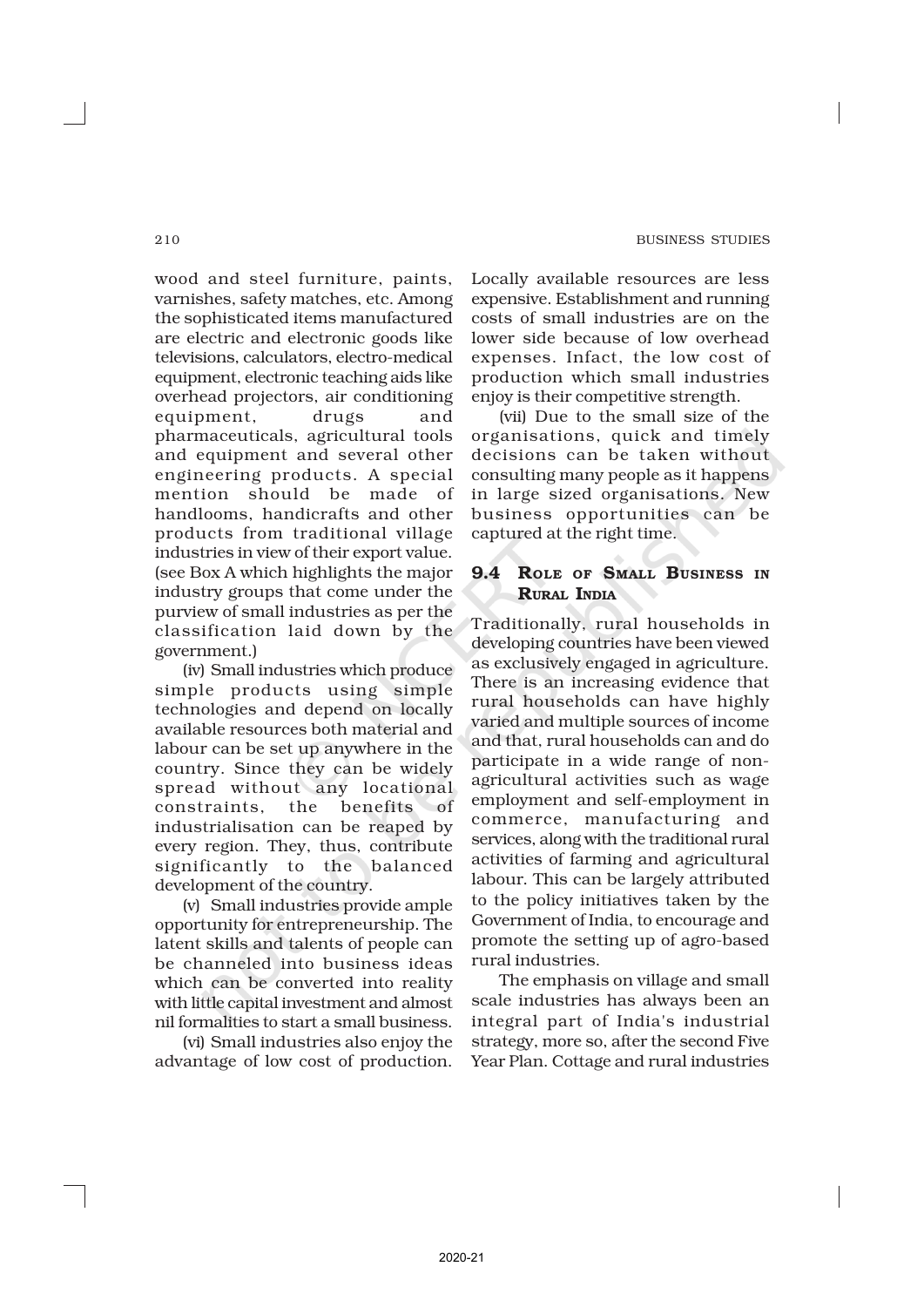play an important role in providing employment opportunities in the rural areas, especially for the traditional artisans and the weaker sections of society. Development of rural and village industries can also prevent migration of rural population to urban areas in search of employment.

Village and small industries are significant as producers of consumer goods and absorbers of surplus labour, thereby addressing the problems of poverty and unemployment. These industries contribute amply to other socio-economic aspects, such as reduction in income inequalities, dispersed development of industries and linkage with other sectors of the economy.

In fact promotion of small scale industries and rural industrialisation has been considered by the Government of India as a powerful instrument for realising the twin objectives of 'accelerated industrial growth and creating additional productive employment potential in rural and backward areas.'

However, the potential of small industries is often not realised fully, because of several problems related to size. We shall now examine some of the major problems that small businesses whether in urban or in rural areas are encountering in their day-to-day functioning.

#### 9.5 PROBLEMS OF SMALL BUSINESS

Small scale industries are at a distinct disadvantage as compared to large

scale industries. The scale of operations, availability of finance, ability to use modern technology, procurement of raw materials are some of these areas. This gives rise to several problems.

Most of these problems can be attributed to the small size of their business, which prevents them from taking advantages, which accrue to large business organisations. However, the problems faced are not similar to all the categories of small businesses. For instance, in the case of small ancillary units, the major problems include delayed payments, uncertainty of getting orders from the parent units and frequent changes in production processes. The problems of traditional small scale units include remote location with less developed infrastructural facilities, lack of managerial talent, poor quality, traditional technology and inadequate availability of finance.

The problems of exporting small scale units include lack of adequate data on foreign markets, lack of market intelligence, exchange rate fluctuations, quality standards, and pre-shipment finance. In general the small businesses are faced with the following problems:

(i) Finance: One of the severe problems faced by SSIs is that of nonavailability of adequate finance to carry out its operations.

Generally a small business begins with a small capital base. Many of the units in the small sector lack the credit worthiness required to raise as capital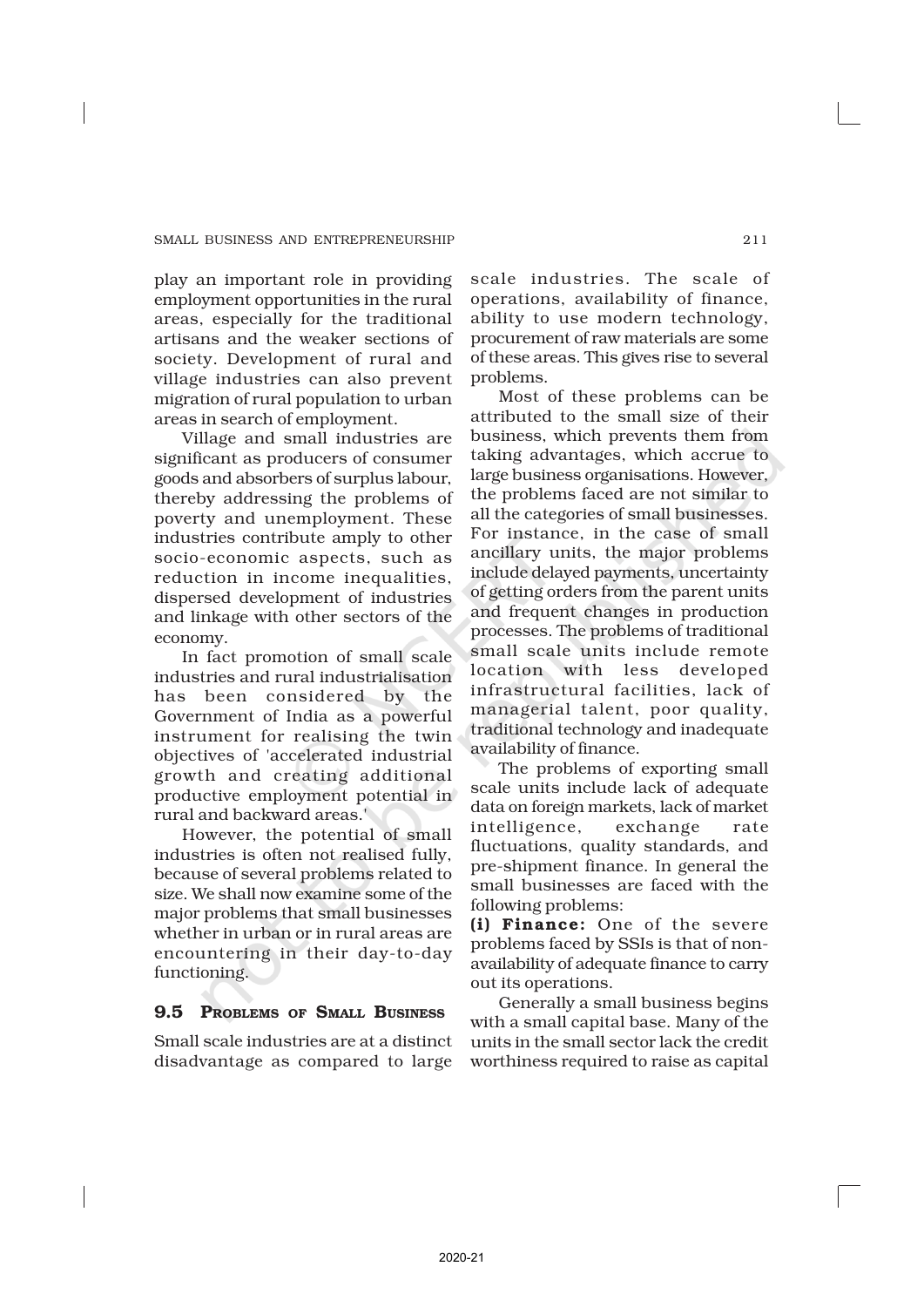from the capital markets. As a result, they heavily depend on local financial resources and are frequently the victims of exploitation by the money lenders. These units frequently suffer from lack of adequate working capital, either due to delayed payment of dues to them or locking up of their capital in unsold stocks. Banks also do not lend money without adequate collateral security or guarantees and margin money, which many of them are not in a position to provide.

(ii) Raw materials: Another major problem of small business is the procurement of raw materials. If the required materials are not available, they have to compromise on the quality or have to pay a high price to get good quality materials. Their bargaining power is relatively low due to the small quantity of purchases made by them. Also, they cannot afford to take the risk of buying in bulk as they have no facilities to store the materials. Because of general scarcity of metals, chemicals and extractive raw materials in the economy, the small scale sector suffers the most. This also means a waste of production capacity for the economy and loss of further units.

(iii) Managerial skills: Small business is generally promoted and operated by a single person, who may not possess all the managerial skills required to run the business. Many of the small business entrepreneurs possess sound technical knowledge but are less successful in marketing the output.

Moreover, they may not find enough time to take care of all functional activities. At the same time they are not in a position to afford professional managers.

(iv) Labour: Small business firms cannot afford to pay higher salaries to the employees, which affects employee willingness to work hard and produce more. Thus, productivity per employee is relatively low and employee turn over is generally high. Because of lower remuneration offered, attracting talented people is a major problem in small business organisations. Unskilled workers join for low remuneration but training them is a time consuming process. Also, unlike large organisations, division of labour cannot be practised, which results in lack of specialisation and concentration. (v) Marketing: Marketing is one of the most important activities as it generates revenue. Effective marketing of goods requires a thorough understanding of the customer's needs and requirements. In most cases, marketing is a weaker area of small organisations. These organisations have, therefore, to depend excessively on middlemen, who at times exploit them by paying low price and delayed payments. Further, direct marketing may not be feasible for small business firms as they lack the necessary infrastructure.

(vi) Quality: Many small business organisations do not adhere to desired standards of quality. Instead they concentrate on cutting the cost and keeping the prices low. They do not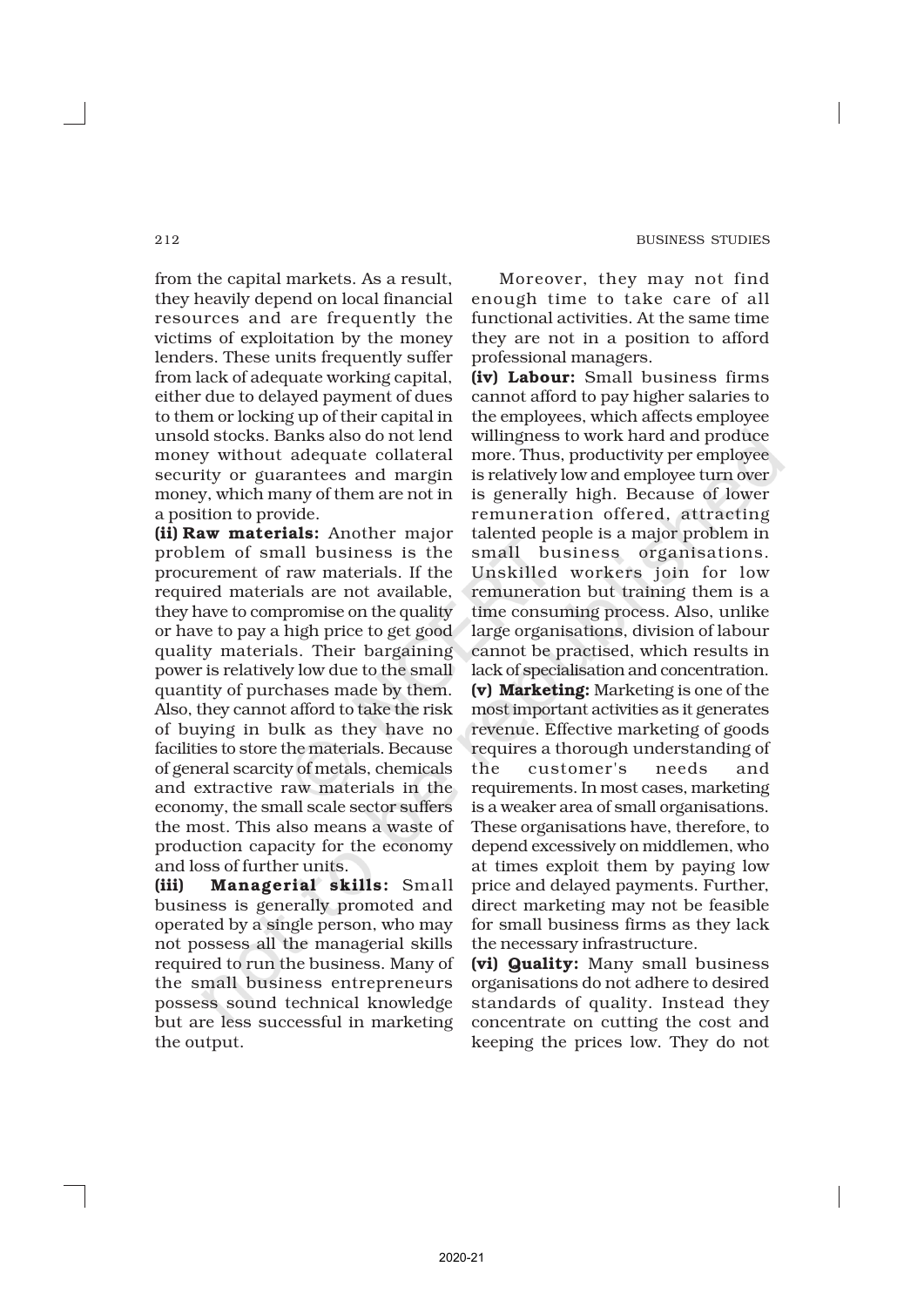have adequate resources to invest in quality research and maintain the standards of the industry, nor do they have the expertise to upgrade technology. In fact maintaining quality is their weakest point, when competing in global markets.

(vii) Capacity utilisation: Due to lack of marketing skills or lack of demand, many small business firms have to operate below full capacity due to which their operating costs tend to increase. Gradually this leads to sickness and closure of the business. (viii) Technology: Use of outdated technology is often stated as serious lacunae in the case of small industries, resulting in low productivity and uneconomical production.

(ix) Sickness: Prevalence of sickness in small industries has become a point of worry to both the policy makers and the entrepreneurs. The causes of sickness are both internal and external. Internal problems include lack of skilled and trained labour and managerial and marketing skills. Some of the external problems include delayed payment, shortage of working capital, inadequate loans and lack of demand for their products.

(x) Global competition: Apart from the problems stated above small businesses are not without fears, especially in the present context of liberalisation, privatisation and globalisation (LPG) policies being followed by several countries across the world. Remember, India too has taken the LPG path since 1991. Let us look into the areas where small businesses

feel threatened with the onslaught of global competition.

(a) Competition is not only from medium and large industries, but also from multinational companies which are giants in terms of their size and business volumes. Opening up of trade results in cut throat competition for small scale units.

(b) It is difficult to withstand the quality standards, technological skills, financial creditworthiness, managerial and marketing capabilities of the large industries and multinationals.

(c) There is limited access to markets of developed countries due to the stringent requirements of quality certification like ISO 9000.

### 9.6 GOVERNMENT ASSISTANCE TO SMALL BUSINESS UNITS

Keeping in view the contribution of small business to employment generation, balanced regional development of the country, and promotion of exports, the Government of India's policy thrust has been on establishing, promoting and developing the small business sector, particularly the rural industries and the cottage and village industries in backward areas. Governments both at the central and state level have been actively participating in promoting self-employment opportunities in rural areas by providing assistance in respect of infrastructure, finance, technology, training, raw materials, and marketing. The various policies and schemes of Government assistance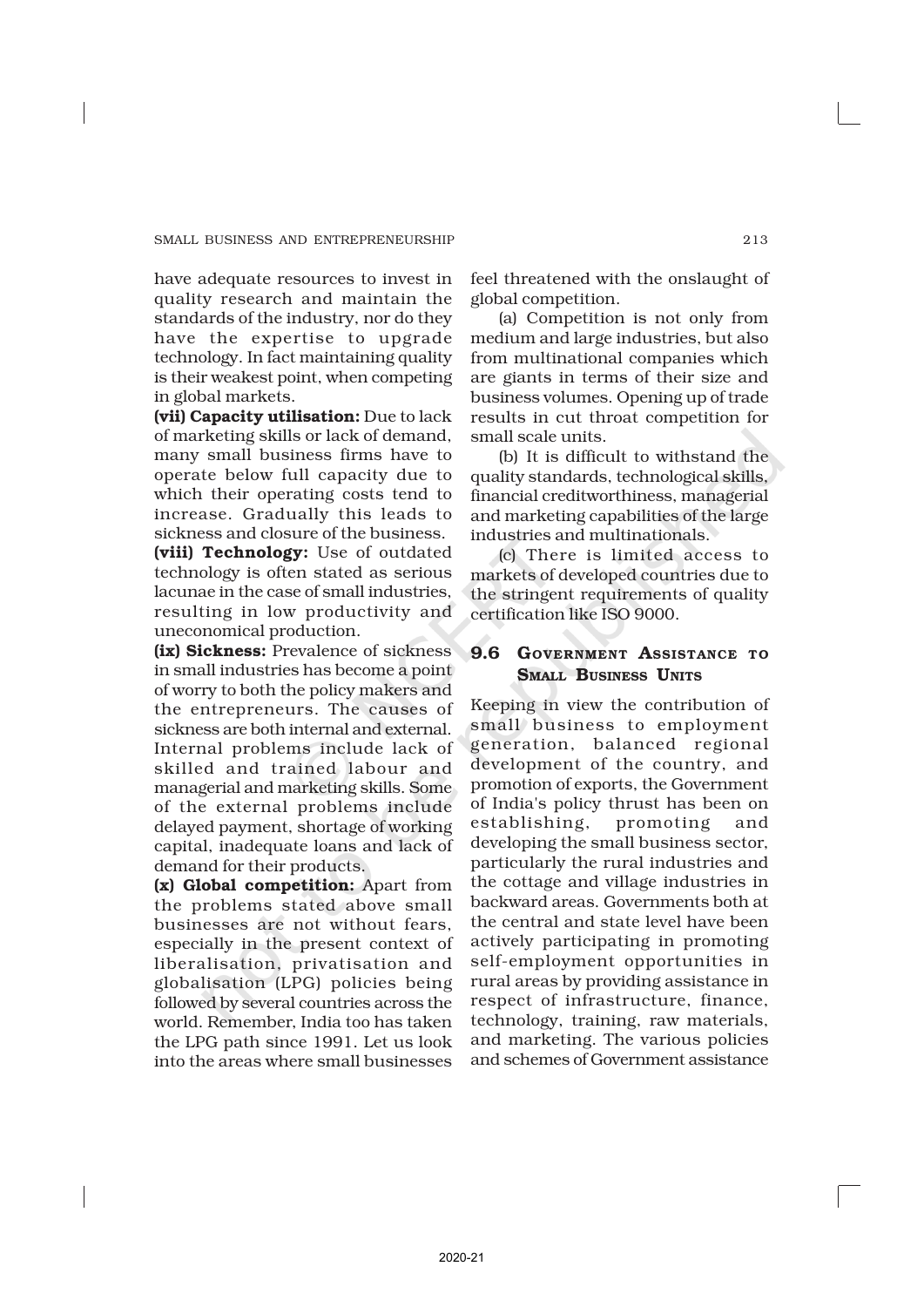for the development of rural industries insist on the utilisation of local resources and raw materials and locally available manpower. These are translated into action through various agencies, departments, corporations, etc., all coming under the purview of the industries department. All these are primarily concerned with the promotion of small and rural industries.

Some of the support measures and programmes meant for the promotion of small and rural industries are :

#### 1. National Bank for Agriculture and Rural Development (NABARD):

National Bank for Agriculture and Rural Development was setup in 1982 to promote integrated rural development. Apart from agriculture, it supports small industries, cottage and village industries, and rural artisans using credit and non-credit approaches. It offers counselling and consultancy services and organises training and development programmes for rural entrepreneurs.

# 2. The Rural Small Business Development Centre (RSBDC)

The Rural Small Business Development Centre is sponsored by NABARD. It works for the benefit of socially and economically disadvantaged individuals and groups. Through its programmes it covers a large number of rural unemployed youth and women in several trades, which includes food

processing, soft toys making, readymade garments, candle making, incense stick making, two-wheeler repairing and servicing, vermicomposting, and non conventional building materials.

# 3. National Small Industries Corporation (NSIC)

National Small Industries Corporation wasset up in 1955 with a view to promote, aid and foster the growth of small business units in the country. This focuses on the commercial aspects of these functions.

- (i) Supply indigenous and imported machines on easy hire-purchase terms.
- (ii) Procure, supply and distribute indigenous and imported raw materials.
- (iii) Export the products of small business units and develop export-worthiness.
- (iv) Mentoring and advisory services.
	- (a) Serve as technology business Incubators.
		- (b) Creating awareness on technological upgradation.
		- (c) Developing software technology parks and technology transfer centres.

# 4. Rural and Women Entrepreneurship Development (RWED)

The Rural and Women Entrepreneurship Development programme aims at promoting a conducive business environment and

2020-21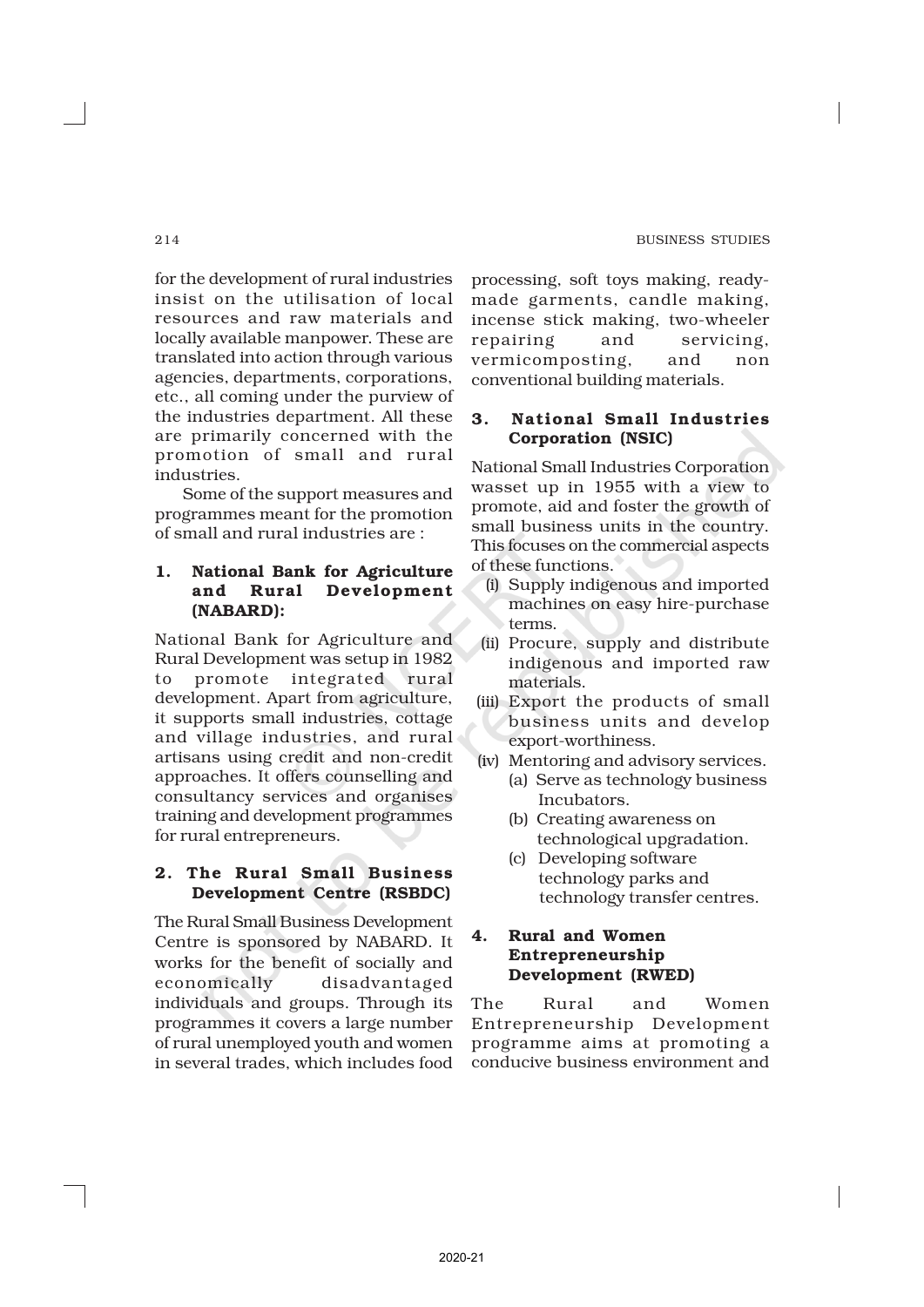at building institutional and human capacities that will encourage and support the entrepreneurial initiatives of rural people and women. RWE provides the following services:

- (i) Creating a business environment that encourages initiatives of rural and women entrepreneurs.
- (ii) Enhancing the human and institutional capacities required to foster entrepreneurial dynamism and enhance productivity.
- (iii) Providing training manuals for women entrepreneurs and training them.
- (iv) Rendering any other advisory services.

# 5. Scheme of Fund for Regeneration of Traditional Industries (SFURTI)

To make the traditional industries more productive and competitive and to facilitate their sustainable development, the Central Government set up in the year 2005. The main objectives of the scheme are as follows:

- (i) To develop clusters of traditional industries in various parts of the country;
- (ii) To build innovative and traditional skills, improve technologies and encourage public-private partnerships, develop market intelligence etc., to make them competitive, profitable and sustainable; and
- (iii) To create sustained employment opportunities in traditional industries.

# 6. The District Industries Centers (DICs)

The District Industries Center was launched on 1 May 1978, with a view to providing an integrated administrative framework at the district level, which would look at the problems of industrialisation in the district, in a composite manner. Identification of suitable schemes, preparation of feasibility reports, arranging for credit, machinery and equipment, provision of raw materials and other extension services are the main activities undertaken by these centers.

# 9.7 ENTREPRENEURSHIP DEVELOPMENT

Entrepreneurship is the process of setting up one's own business as distinct from pursuing any other economic activity, be it employment or practising some profession. The person who set-up his business is called an entrepreneur. The output of the process, that is, the business unit is called an enterprise. It is interesting to note that entrepreneurship besides providing self-employment to the entrepreneur is responsible to a great extent for creation and expansion of opportunities for the other two economic activities, that is, employment and profession. And, in the process, entrepreneurship becomes crucial for overall economic development of a nation.When you make this choice, you become a job-provider rather than a job-seeker, besides enjoying a host of other financial and psychological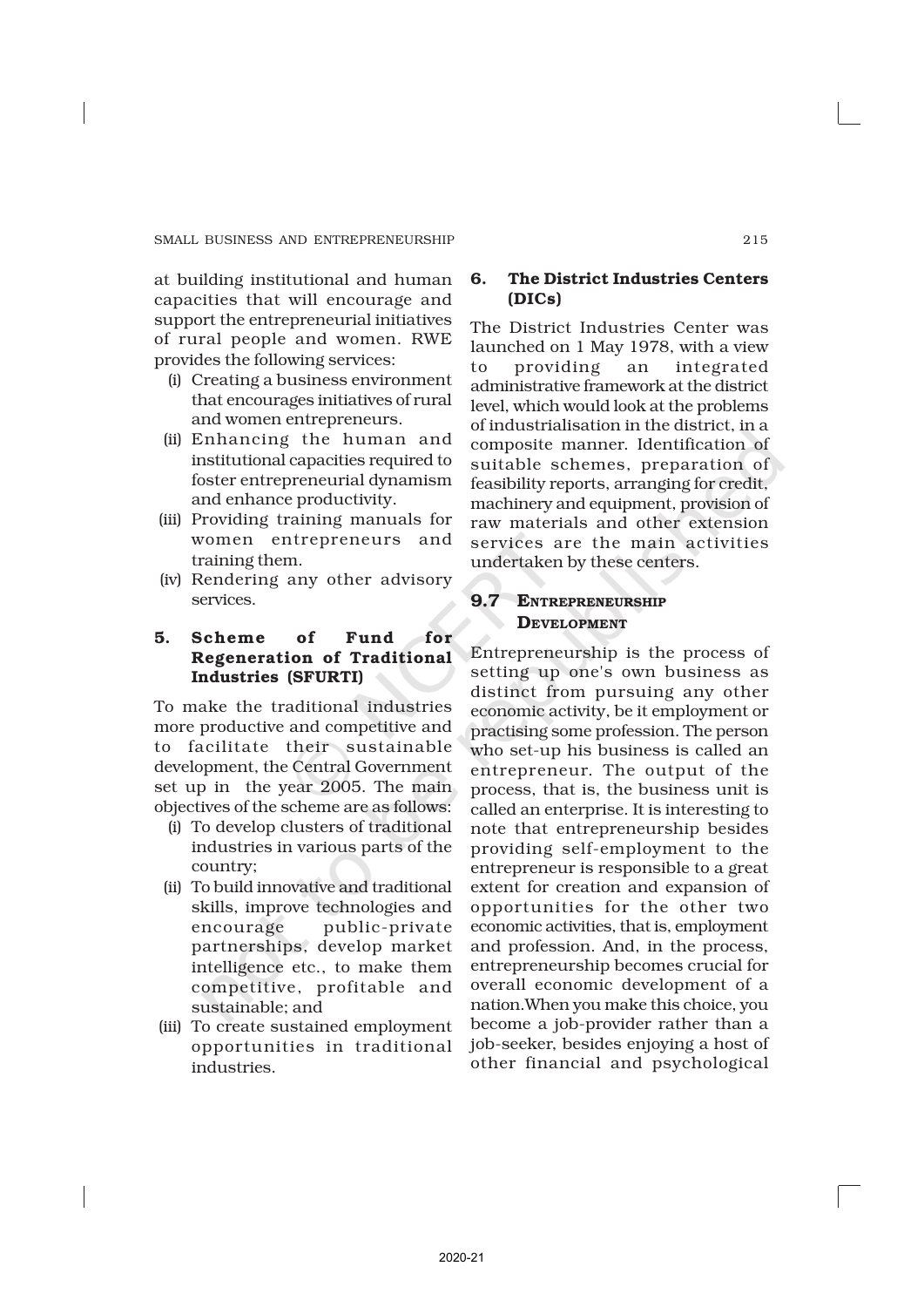rewards. Taking to entrepreneurship is surely more a matter of aspiring to become an entrepreneur rather as being born as one. We would like to define entrepreneurship as a systematic, purposeful and creative activity of identifying a need, mobilising resources and organising production with a view to delivering value to the customers, returns for the investors and profits for the self in accordance with the risks and uncertainties associated with business. This definition points to certain characteristics of entrepreneurship that we turn our attention to.

Entrepreneurship does not emerge spontaneously. Rather, it is the outcome of a dynamic process of interaction between a person and his/ her environment. Ultimately, the choice of entrepreneurship as a career lies with an individual, yet he/she must see it as a desirable, as well as, a feasible option. In this regard, it becomes imperative to look at both-factors in the environment, as well as, factors in the individual's perception of desirability and feasibility.

# 9.7.1 Characteristics of Entrepreneurship

Every country, whether developed or developing, needs entrepreneurs. Whereas, a developing country needs entrepreneurs to initiate the process of development, the developed one needs entrepreneurship to sustain it. In the present Indian context, where on the one hand, employment opportunities in public sector and large-scale sector

are shrinking, and on the other, vast opportunities arising from globalisation are waiting to be exploited; entrepreneurship can really take India to the heights of becoming a super economic power. Thus, the need for entrepreneurship arises from the functions the entrepreneurs perform in relation to the process of economic development and in relation to the business enterprise.

The following are the characteristics of entrepreneurship:

(i) Systematic Activity:

Entrepreneurship is not a mysterious gift or charm and something that happens by chance! It is a systematic, step-by-step and purposeful activity. It has certain temperamental, skill and other knowledge and competency requirements that can be acquired, learnt and developed, both by formal educational and vocational training as well as by observation and work experience. Such an understanding of the process of entrepreneurship is crucial for dispelling the myth that entrepreneurs are born rather than made.

(ii) Lawful and Purposeful Activity: The object of entrepreneurship is lawful business. It is important to take note of this as one may try to legitimise unlawful actions as entrepreneurship on the grounds that just as entrepreneurship entails risk, so does illicit businesses. Purpose of entrepreneurship is creation of value for personal profit and social gain.

(iii) Innovation: From the point of view of the firm, innovation may be cost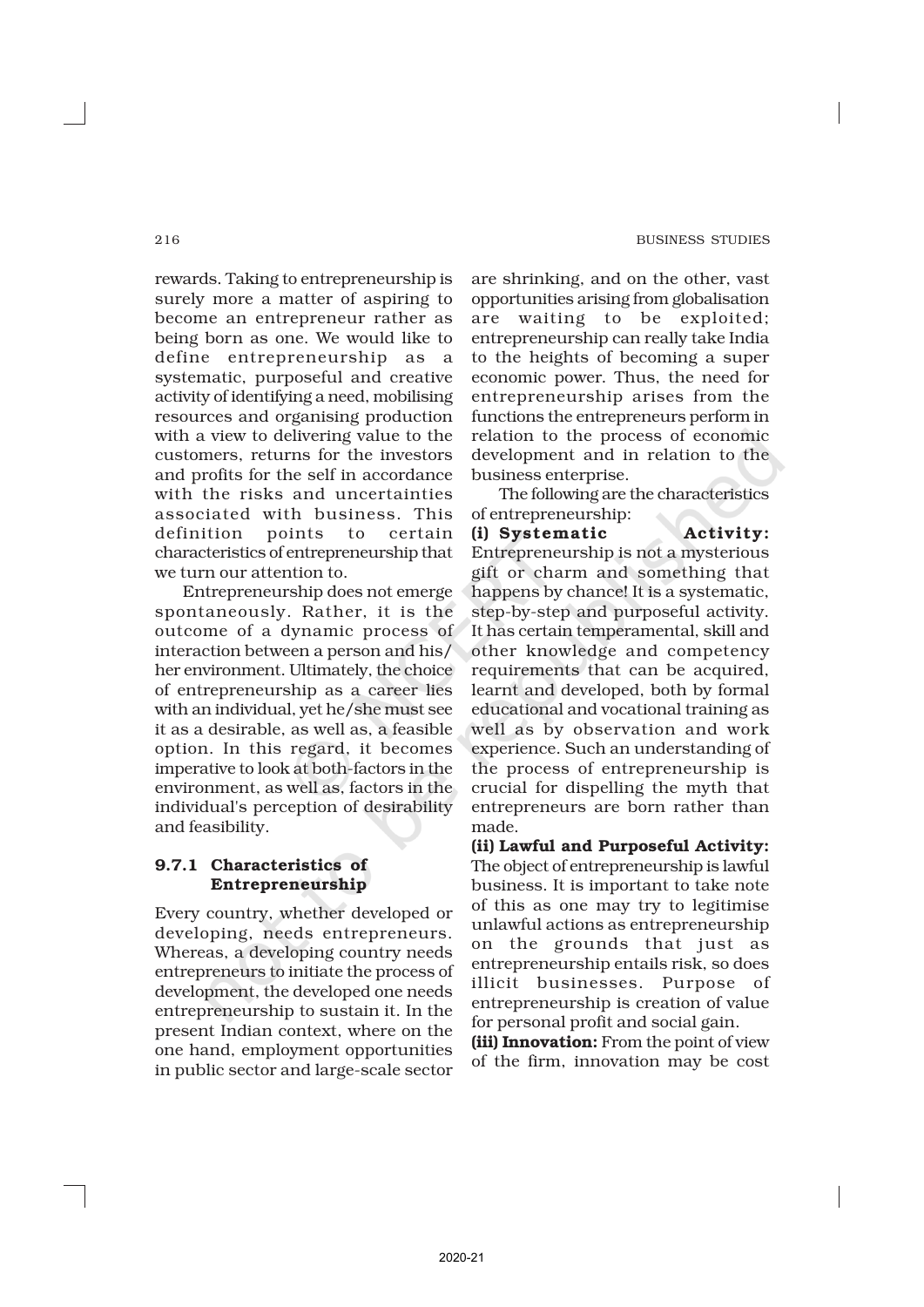saving or revenue-enhancing. If it does both it is more than welcome. Even if it does none, it is still welcome as innovation must become a habit!

Entrepreneurship is creative in the sense that it involves creation of value. By combining the various factors of production, entrepreneurs produce goods and services that meet the needs and wants of the society. Every entrepreneurial act results in income and wealth generation. Entrepreneurship is creative also in the sense that it involves innovationintroduction of new products, discovery of new markets and sources of supply of inputs, technological breakthroughs as well as introduction of newer organisational forms for doing things better, cheaper, faster and, in the present context, in a manner that causes the least harm to the ecology/ environment.

(iv) Organisation of Production: Production, implying creation of form, place, time personal utility, requires the combined utilisation of diverse factors of production, land, labour, capital and technology. Entrepreneur, in response

to a perceived business opportunity mobilises these resources into a productive enterprise or firm. It may be pointed out that the entrepreneur may not be possessing any of these resources; he may just have the 'idea' that he promotes among the resource providers. In an economy with a welldeveloped financial system, he has to convince just the funding institutions and with the capital so arranged he may enter into contracts of supply of equipment, materials, utilities (such as water and electricity) and technology. What lies at the core of organisation of production is the knowledge about availability and location of the resources as well as the optimum way to combine them. An entrepreneur needs negotiation skills to raise these in the best interests of the enterprise.

(v) Risk-taking: It is generally believed that entrepreneurs take high risks. Yes, individuals opting for a career in entrepreneurship take a bigger risk that involved in a career in employment or practice of a profession as there is no "assured" payoff. In practice, for example, when a person

What if, your idea is not just an Idea? What if, your idea sees the light of the day? What if, it is really born? What if, you get someone to believe in it and nurture it? What, if you set a path to travel on it? What if, it grows and blooms? What if, the world embraces your idea? What if, your idea develops to make the world safer, happier and prosperous for the future generations? Adapted from www.startupindia.gov.in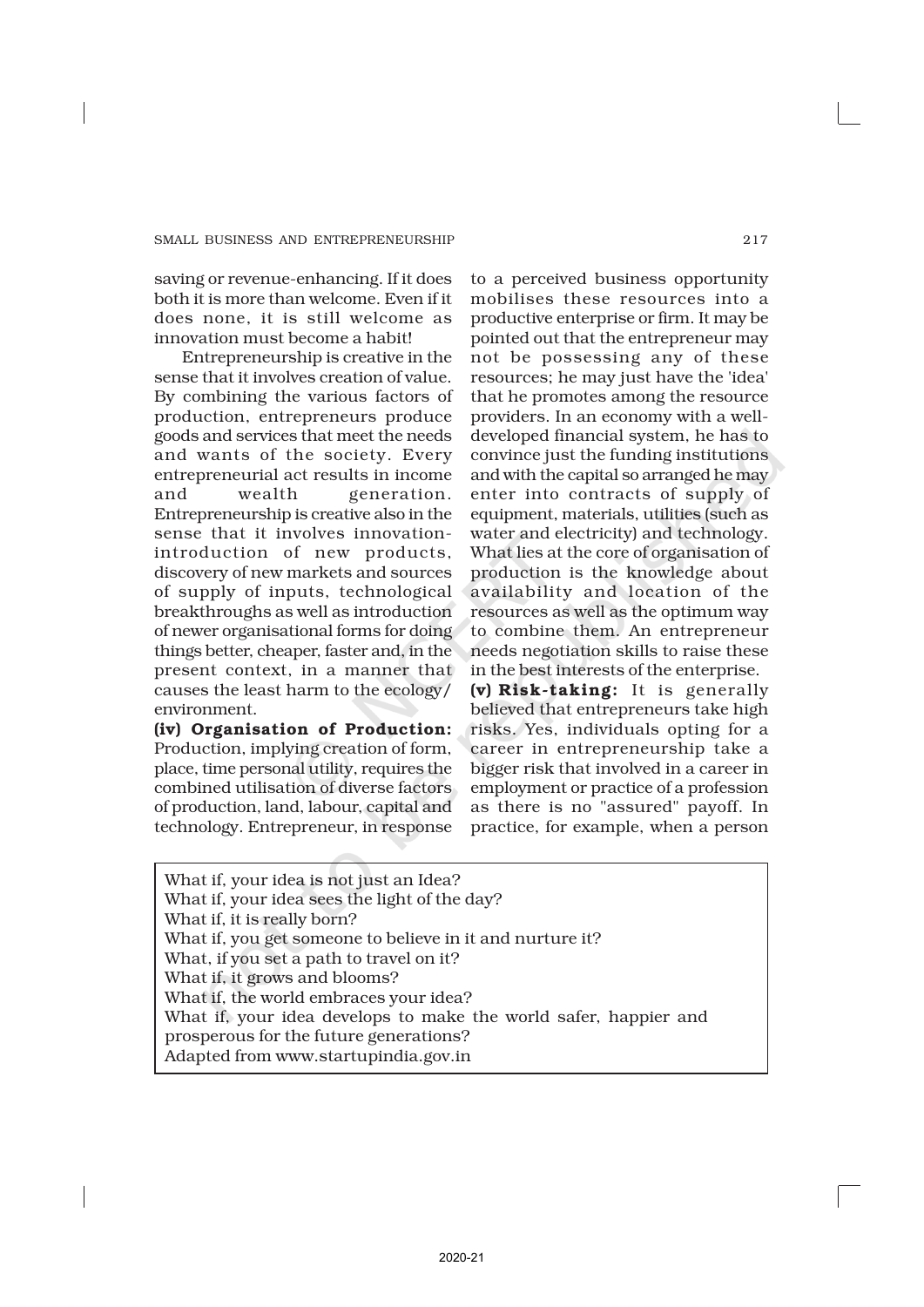quits a job to start on his own, he tries to calculate whether he or she would be able to earn the same level of income or not. To an observer, the risk of quitting a well-entrenched and promising career seems a "high" risk, but what the person has taken is a calculated risk. They are so sure of their capabilities that they convert 50% chances into 100% success. They avoid situations with higher risks as they hate failure as anyone would do; they dislike lower risk situations as business ceases to be a game/fun! Risk as such more than a financial stake, becomes a matter of personal stake, where less than expected performance causes displeasure and distress.

#### 9.8 STARTUP INDIA SCHEME

The Startup India Scheme is a flagship initiative of the Government of India with an objective to carve a strong ecosystem for nurturing innovation and startups in the country. This drive will lead towards sustainable economic growth and generate large-scale employment opportunities. The Government of India aims to empower startups to grow through innovation and design. The scheme specifically aims to:

- (i) trigger an entrepreneurial culture and inculcate entrepreneurial values in the society at large and influence the mindset of people towards entrepreneurship,
- (ii) create awareness about the charms of being an entrepreneur and the process of

entrepreneurship, especially among the youth,

- (iii) encourage more dynamic startups by motivating educated youth, scientists and technologists to consider entrepreneurship as a lucrative, preferred and viable career, and
- (iv) support the early phase of entrepreneurship development, including the pre-startup, nascent, as well as, early post startup phase and growth enterprises.
- (v) Broad base the entrepreneurial supply by meeting specific needs of under represented target groups, like women, socially and economically backward communities, scheduled castes and scheduled tribes; under represented regions to achieve inclusiveness and sustainable development to address the needs of the population at the bottom of the pyramid.

As per the notification dated February 17, 2017, issued by the Ministry of Commerce and Industry, a startup means:

- (i) An entity incorporated or registered in India.
- (ii) Not older than five years.
- (iii) Annual turnover does not exceed  $\bar{\tau}$  25 crore in any preceding year.
- (iv) Working towards innovation, development or commercialisation of products/service/ processes driven by technology or IPRs and patent.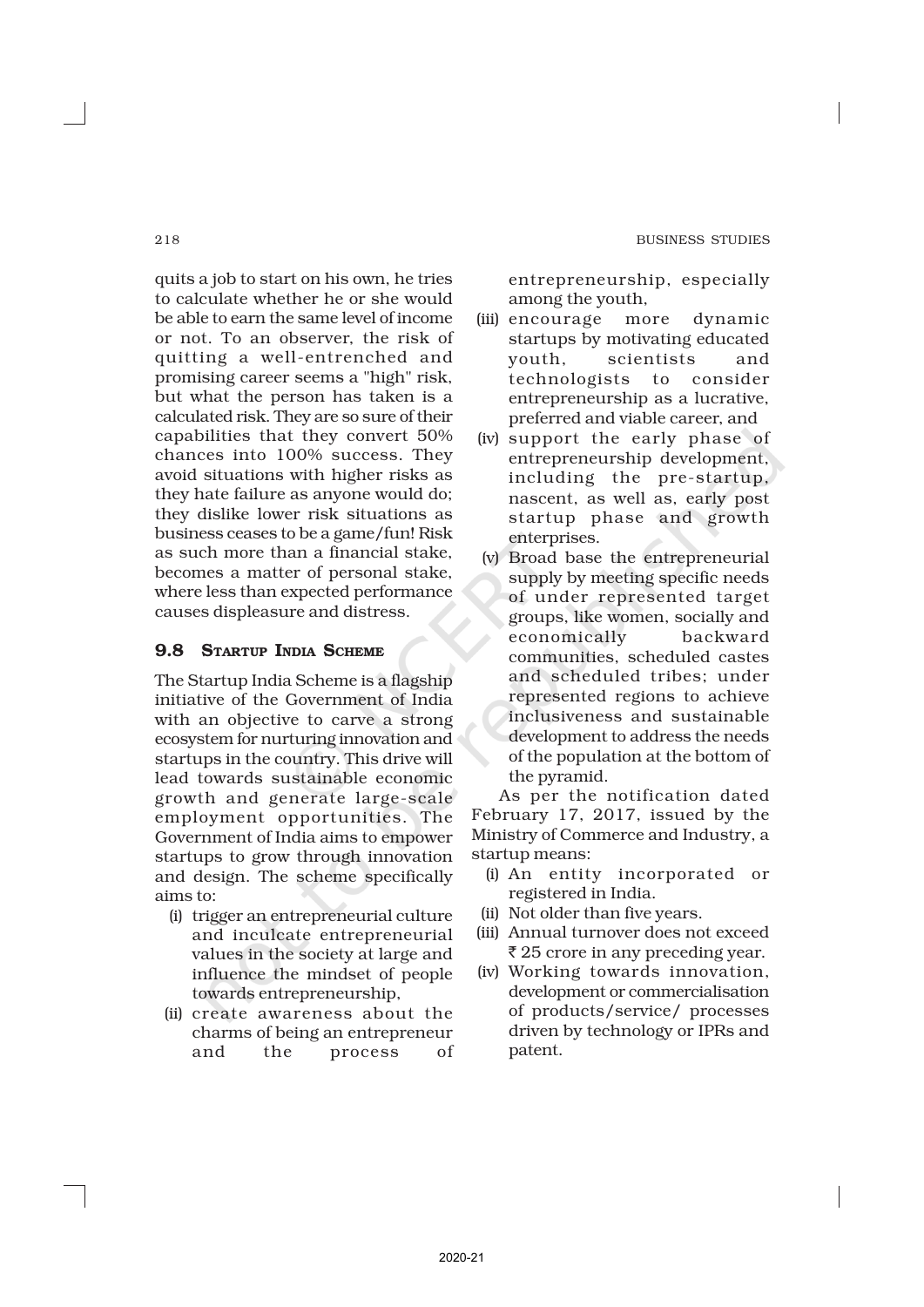#### 9.8.1 Startup India Initiative: Action Points

(i) Simplification and handholding: In order to make compliance for startups, friendly and flexible, simplifications are announced.

(ii) Startup India Hub: The objective is to create a single point of contact for the entire startup ecosystem and enable knowledge exchange and access to funding.

(iii) Legal support and fasttracking Patent Examination: The scheme for Startups Intellectual Property Protections (SIPP) is envisaged to facilitate protection of patents, trademarks and designs of innovative and interested startups.

(iv) Easy exit: In the event of a business failure and wind up of operations, procedures are being adopted to reallocate capital and resources towards more productive avenues. This will promote experimentation with new and innovative ideas, without fearing complex and long drawn exit process. (v) Harnessing private sector for incubator setup: To ensure professional management of government sponsored/funded incubators, the government envisages setting up of incubators across the country in PPP mode.

(vi) Tax exemption: The profits of startup initiatives are exempted for income tax for a period of three years.

# 9.8.2 Ways to fund startup

In addition to the government plans that offer startup capital and bank loans, the funding for startups can also be availed in the following ways:

(i) Boot strapping: Commonly known as self financing, it is considered as the first funding option because by stretching out your personal savings and resources, you are tied to your business. Also, at a later stage, investors consider it as your merit. However, it is a good option of funding only if the initial requirement is small and handy. (ii) Crowdfunding: It is the pooling of resources by a group of people for a common goal. Crowdfunding is not new to India. There are many instances of organisations reaching out to common people for funding. However, the emergence of platforms that promote crowdfunding is fairly recent to India. These platforms help startups or small businesses to meet their funding requirements.

(iii) Angel investment: Angel investors are individuals with surplus cash who have keen interest to invest in upcoming startups. They also offer mentoring or advice alongside capital. (iv) Venture capital: There are professionally managed funds which are invested in companies that have huge potential. Venture capitalists provide expertise, mentorship and act as a litmus test of where a business organisation is going, evaluating business from sustainability and scalability point of view.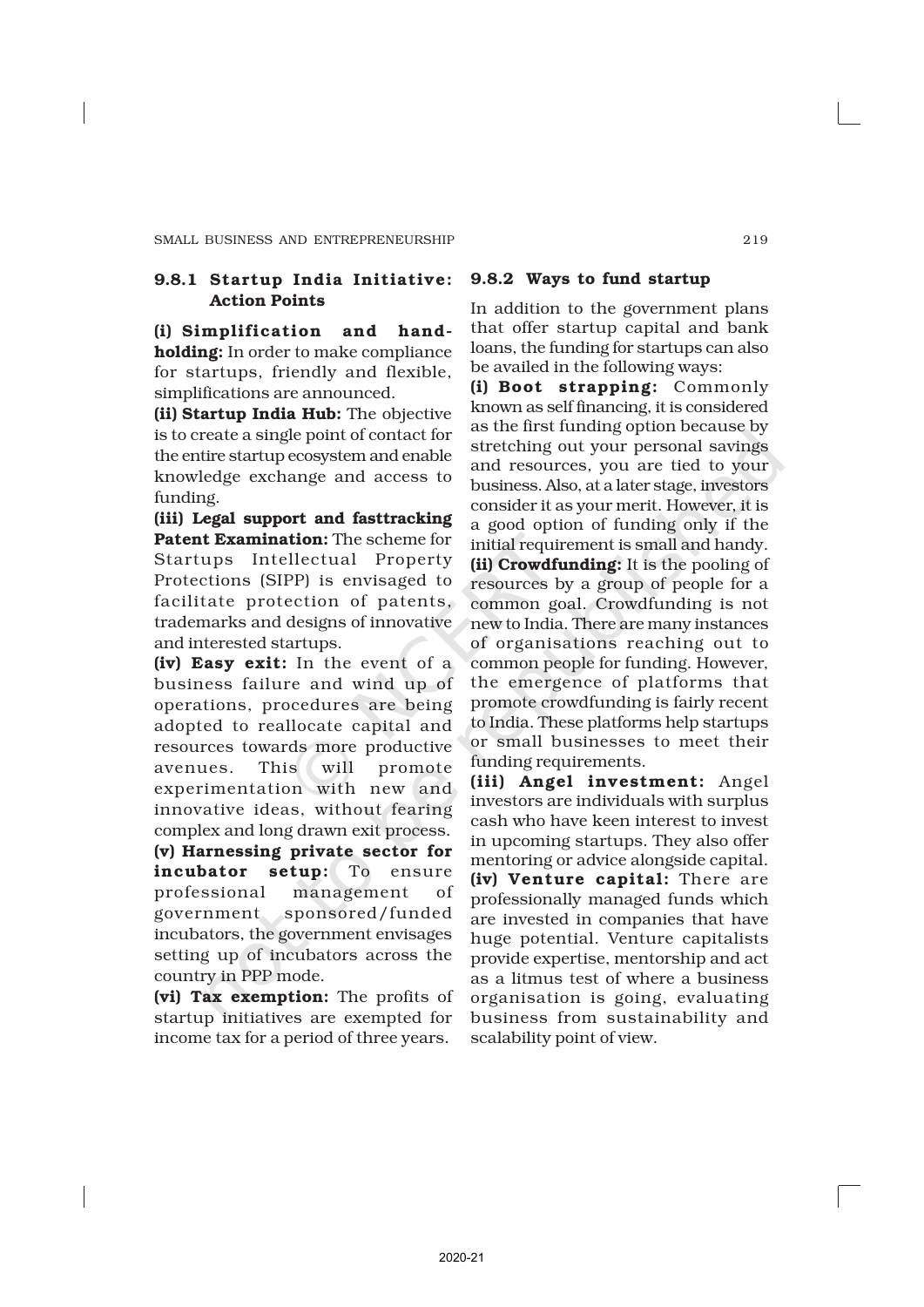(v) Business incubators and accelerators: Early stage business can consider incubator and accelerator programmes as a funding option. These programmes assist hundreds of startup businesses every year. These two are generally used interchangeably. However, incubator is like a parent who nurtures the business (child), whereas, accelerator helps to run or take a giant leap in business. Incubators and accelerators ably connect the startups with mentors, investors and fellow startups using this platform.

(vi) Microfinance and NFBCs: Micro finance is basically access to financial services to those who either do not have access to conventional banking services or have not qualified for a bank loan. Similarly, NBFCs (Non Banking Financial Corporation) provides banking services without meeting legal requirement/definition of a bank.

# 9.9 INTELLECTUAL PROPERTY RIGHTS (IPR)

Over the past two decades, intellectual property rights have grown to a stature from where it plays a major role in the development of global economy. Intellectual property is everywhere, i.e., the music you listen to, the technology that makes your phone work, the design of your favourite car, the logo on your sneakers, etc. It exists in all the things you can see—all are the products of human creativity and skill, such as inventions, books, paintings, songs, symbols, names, images, or

designs used in business, etc. All inventions of creations begin with an 'idea'. Once the idea becomes an actual product, i.e., Intellectual Property, one can apply to the authority concerned under the Government of India for protection. Legal rights conferred on such products are called 'Intellectual Property Rights' (IPR). Hence Intellectual property (IP) refers to products of human mind, hence, just like other types of property, the owners of IP can rent, give or sell it to other people.

Specifically, Intellectual property (IP) refers to the creations of the human mind, like inventions, literary and artistic works, symbols, names, images and designs used in business.

In history, you must have come across the historic 'Battle of Haldighati', which took place between the then Rajput ruler, Rana Pratap Singh of Mewar, Rajasthan and the Mughal emperor Akbar in 1567 A.D. A similar Battle of Haldighati was hotly contested in the year 1997. The issue was the patent granted by the US Patent Office on turmeric (haldi) to University of Mississippi medical centre in 1995 for its wound healing properties; implying that this was a new invention, when we have been using haldi since times immemorial for healing injuries. The Government of India vehemently opposed this patent, and ultimately, India won this battle—the patent was cancelled!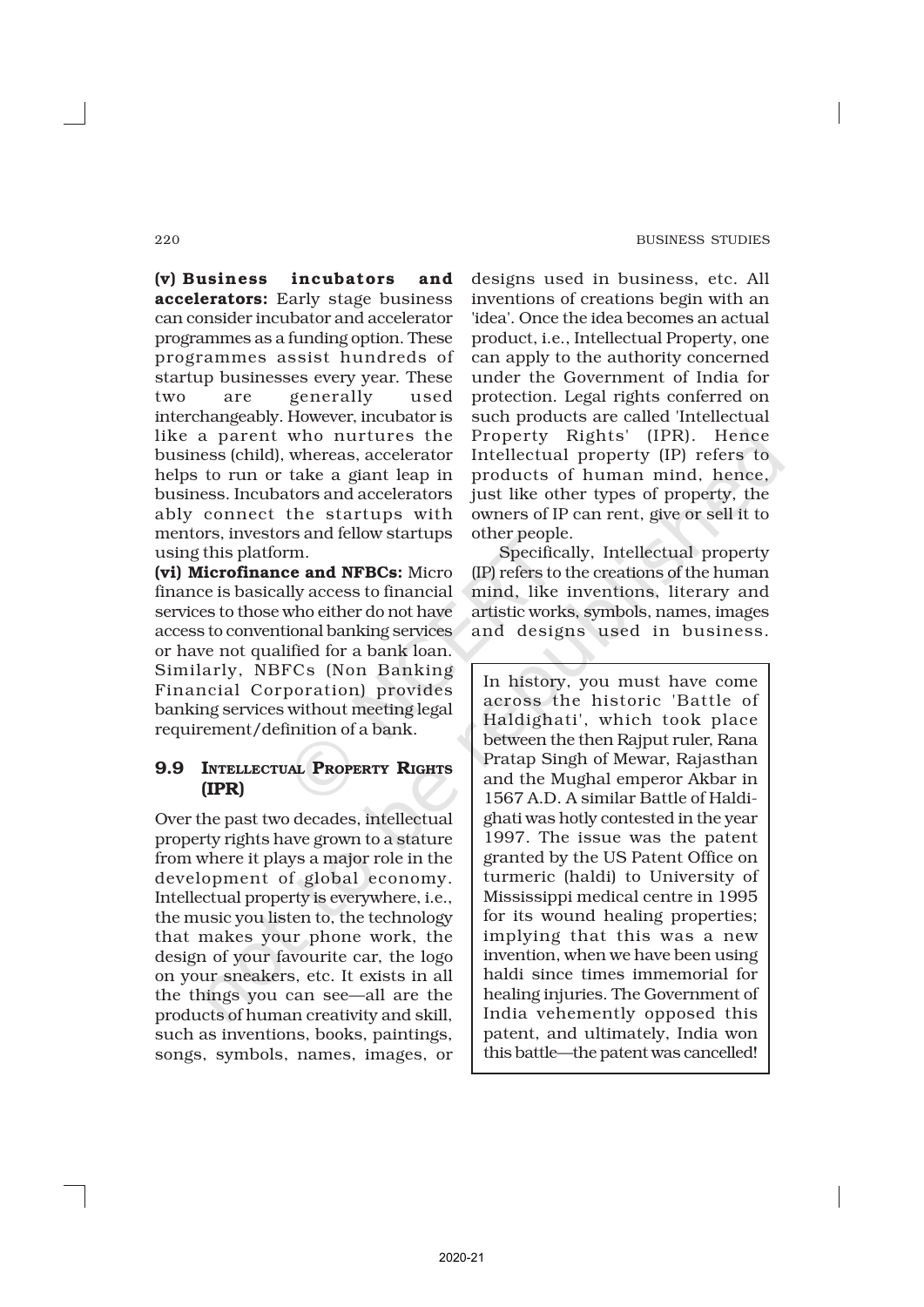Intellectual property is divided into two broad categories: industrial property, which includes inventions (patents), trademarks, industrial designs and geographical indications, while the other is copyrights, which includes literary and artistic works, such as novels, poems, plays, films, musical works, artistic works, such as drawings, paintings, photographs and sculptures and architectural designs.

The most noticeable difference between intellectual property and other forms of property is that intellectual property is intangible i.e., it cannot be defined or indentified by its own physical parameters. The scope and definition of intellectual property is constantly evolving with the inclusion of newer forms. In recent times, geographical integrated circuits and undisclosed indications, protection of plant varieties, information have been brought under the protection of semiconductors and umbrella of intellectual property. The following types of Intellectual Property Rights are recognized in India: Copyright, Trademark, Geographical Indication, Patent, Design, Plant Variety, Semiconductor Integrated Circuit Layout Design. In addition to this, traditional knowledge also fall under IP. You must have often taken homely remedies passed on from your grandparents and great-grandparents as cure for an ailment. These homely remedies are traditional medicines that have been practiced in India for past several centuries. They are also known as 'Traditional Knowledge'. Some

examples of Indian traditional medicinal systems are Ayurveda, Unani, Siddha and Yoga. Traditional Knowledge (TK) means the knowledge, systems, innovations and practices of local communities across the globe. Such wisdom has been developed and accumulated over the years and has been used and passed down through several generations. A Traditional Knowledge Digital Library (TKDL) has been developed by Government of India, which is essentially a digital knowledge repository of Traditional Knowledge that has existed in our ancient civilization, especially about medicinal plants and formulations used in Indian systems of medicine. This rich body of knowledge helps prevents wrongful patenting of our traditional knowledge.

Another type of IP is Trade Secrets. You must have heard about the popular beverage, Coca Cola. But do you know that the recipe of this beverage is only known to three people in the whole world? This secret information is termed as a 'Trade Secret'. A trade secret is basically any confidential information which provides a competitive edge. Trade secrets in India are protected under the Indian Contract Act, 1872.

#### 9.9.1 Why Is IPR Important for Entrepreneurs?

It encourages creation of new, pathbreaking inventions, such as cancer cure medicines. It incentivises inventors, authors, creators, etc., for their work. It allows the work created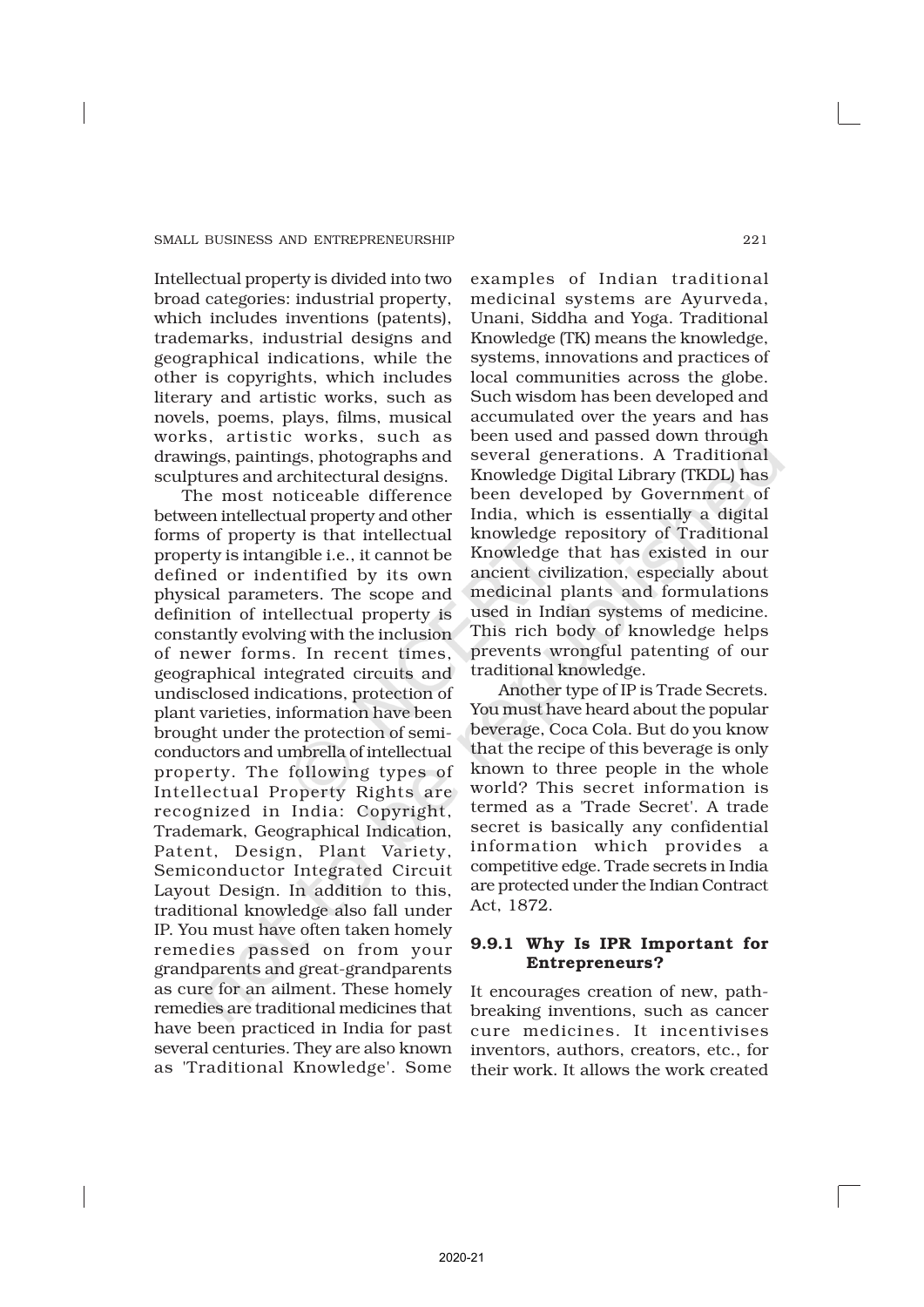by a person to be distributed and communicated to the public only with his/her permission. Therefore, it helps in the prevention of loss of income. It helps authors, creators, developers and owners to get recognition for their works.

With the establishment of the World Trade Organisation (WTO), the importance and role of intellectual property protection has been crystallised in the Trade-Related Intellectual Property Systems (TRIPS) Agreement. With the establishment of WTO, and India being a signatory to the agreement on TRIPS, several legislations were passed for the protection of intellectual property rights to meet the international obligations. These included Trade Mark Act 1999, the Geographical Indications of Goods (Registration and Protection) Act 1999, Designs Act 2000 and Protection of Plant Varieties and Farmers' Rights Act 2001, the Patents Act 2005 and the Copyright (Amendment) Act 2012.

#### 9.9.2 Types of IPs

IPRs are extremely essential for fostering creativity and contribute towards the economic growth of a nation. Such rights allow creators and inventors to have control over their creations and inventions. These rights create incentives for artists, entrepreneurs and inventors to further commit the necessary resources to research, develop, and market new technology and creative works. The changing global economy is creating

unprecedented challenges and opportunities for continued progress in human development. There are business opportunities to market or sell IP worldwide. Geographical borders present no impediments—consumers enjoy near immediate access to almost everything. At such exciting times, it is critical that we are aware about the importance of IPRs and how it affects daily life.Under the umbrella of intellectual property, three different facets come into play, which are:

- (i) Law : Intellectual Property Rights are legal rights conferred upon the creator/IP owner to prevent others from using the protected subject matter. It is a legal watch guard of knowledge.
- (ii) Technology: The pre-requisite of intellectual property is that, the creation has to be original. The creator has to bring something novel into existence. IPR with respect to technology covers various aspects of information technology, automobiles, pharmaceuticals, biotechnology etc.
- (iii) Business and Economics: The basics of IPRs help in the development of the industry and in the success of businesses. IPRs provide rights to the proprietors of the businesses.

Let's understand each IP now.

#### Copyright

Copyright is the right to "not copy". It is offered when an original idea is expressed by the creator or author. It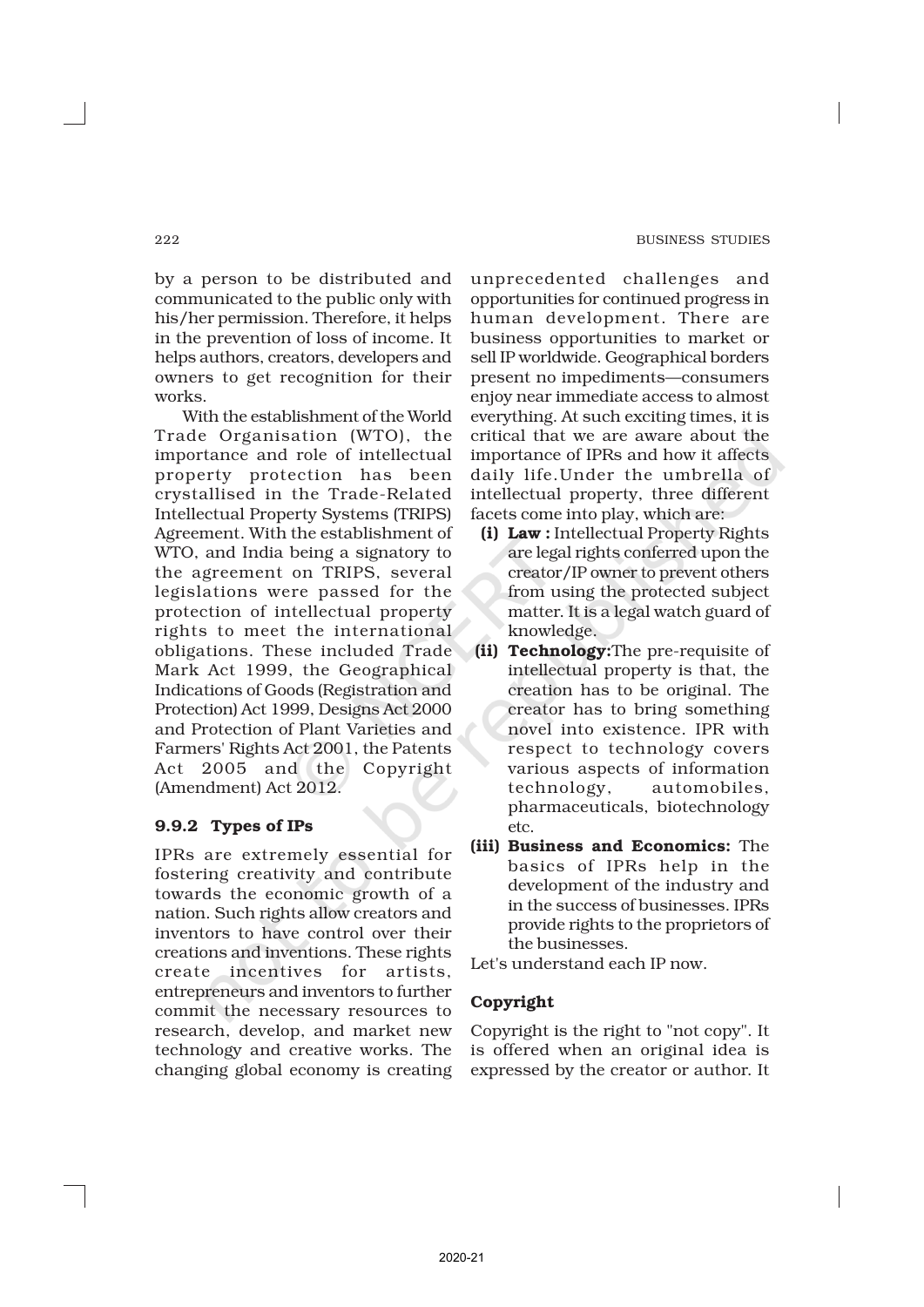| What is protected under Copyright? |                                                                                            |
|------------------------------------|--------------------------------------------------------------------------------------------|
| Literary work                      | Pamphlets, Brochures, Novels, Books, Poems, Song<br>Lyrics, Computer Programme             |
| Artistic work                      | Drawings, Paintings, Sculpture, Architectural Drawings,<br>Technical Drawings, Maps, Logos |
| Dramatic work                      | Including Dance or Mime, Screenplay, Musical Work,<br>Sound Recording, Cinetographic films |

is a right conferred upon the creators of literary, artistic, musical, sound recording and cinematographic film. The copyright is an exclusive right of the creator to prohibit the unauthorized use of the content which includes reproducing and distributing copies of the subject matter. The unique feature of copyright is that, the protection of work arises automatically as soon as the work comes into existence. The registration of the content is not mandatory but is essential to exercise exclusive rights in case of an infringement.

#### Trademark

A trademark is any word, name, or symbol (or their combination) that lets us identify the goods made by an individual, company, organization, etc. Trademarks also let us differentiate the goods of one company from another. In a single brand or logo, trademarks can let you know many things about a company's reputation, goodwill, products and services. A trademark helps in distinguishing similar products in the market from its competitors. A competitor cannot use

the same, or similar trademark to sell their product in the market as the same fall under the concept of deceptive similarity which may be defined as phonetic, structural or visual. similarity. Trademark may be categorized as Conventional and Non-Conventional trademark -

- (i) Conventional Trademark: Words, colour combination, label, logo, packaging, shape of goods, etc.
- (ii) Non-Conventional Trademark: Under this category those marks are considered which were not considered distinctive previously but started getting recognition with the passage of time i.e. sound mark, dynamic mark, etc.

Besides these, smell and taste are also considered for protection as trademarks, in some parts of the world, but they are not recognized as trademarks in India. The registration of trademark is not mandatory under the Trademark Act 1999, but registration of trademark helps establish exclusive rights over the mark. To register the mark you can visit http://www.ipindia.nic.in which is the website of the Indian Trademark Registry.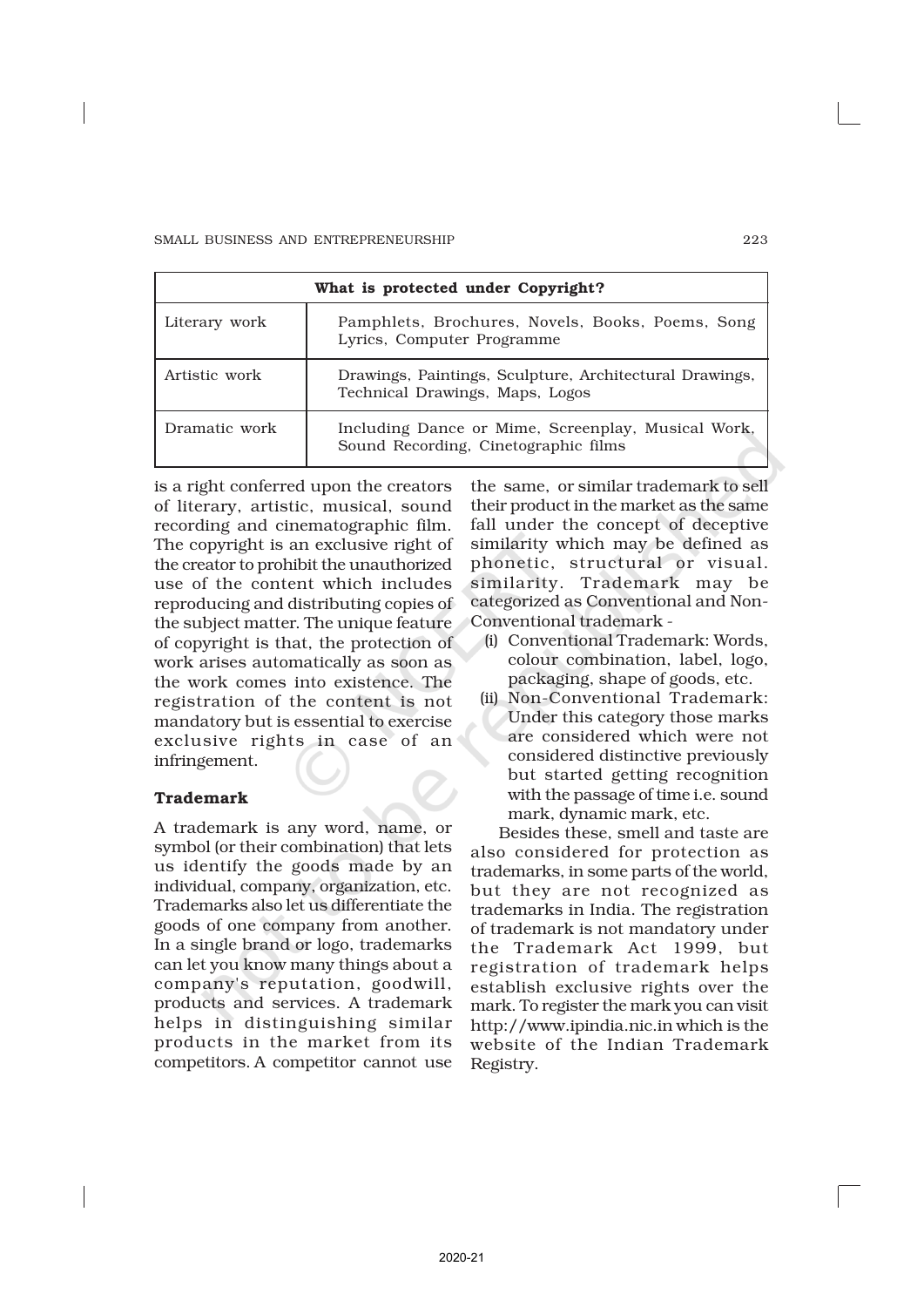#### Geographical Indication

A Geographical Indication (GI) is primarily an indication which identifies agricultural, natural or manufactured products (handicrafts, industrial goods and food stuffs) originating from a definite geographical territory, where a given quality, reputation or other characteristic are essentially attributable to its geographical origin. GIs are part of our collective and intellectual heritage that need to be protected and promoted. Goods protected and registered as GI are categorized into agricultural products, natural, handicrafts, manufactured goods and food stuffs. Naga Mircha, Mizo Chilli, Shaphee Lanphee, Moirang pheeand Chakhesang Shawl, Bastar Dhokra, Warli Paintings, Darjeeling Tea, Kangra Painting, Nagpur Orange, Banaras Brocades and Sarees, and Kashmir Pashmina are some of the examples of GIs. The importance of GIs has increasingly grown over the past few decades. GI represents collective goodwill of a geographical region, which has built itself over centuries. Today, consumers are paying more and more attention to the geographical origin of products and accord much care to the specific characteristics present in the products that they purchase. In some cases, there is a difference between "place of origin" and "geographical indications" which suggests to consumers, that the product will have a particular quality or characteristic, that they may value.

#### Patent

A patent is a type of IPR which protects the scientific inventions (products and or process) which shows technical advancement over the already known products. A 'patent' is an exclusive right granted by the Government which provides the exclusive 'right to exclude' all others and prevent them from making, using, offering for sale, selling or importing the invention.

For an invention to be patentable, it must be new, non-obvious to any person who is skilled in the relevant field of technology and must be capable of industrial application.

- (i) It must be new, i.e. it should not already exist in the current knowledge anywhere in the world, i.e. not in public domain in any form, before the filing of patent application (Novelty).
- (ii) It must be non-obvious to any person who is skilled in the relevant field of technology. That is, the standard is a person reasonably skilled in such field of study (Inventive Step).
- (iii) Finally, it must be capable of industrial application, i.e. capable of being used or manufactured in the industry.

Patent can only be filed to get rights over an invention and not discovery. Newton saw the apple fall and discovered gravity which is considered to be a discovery. On the other hand, the father of telephone Alexander Graham Bell invented telephone.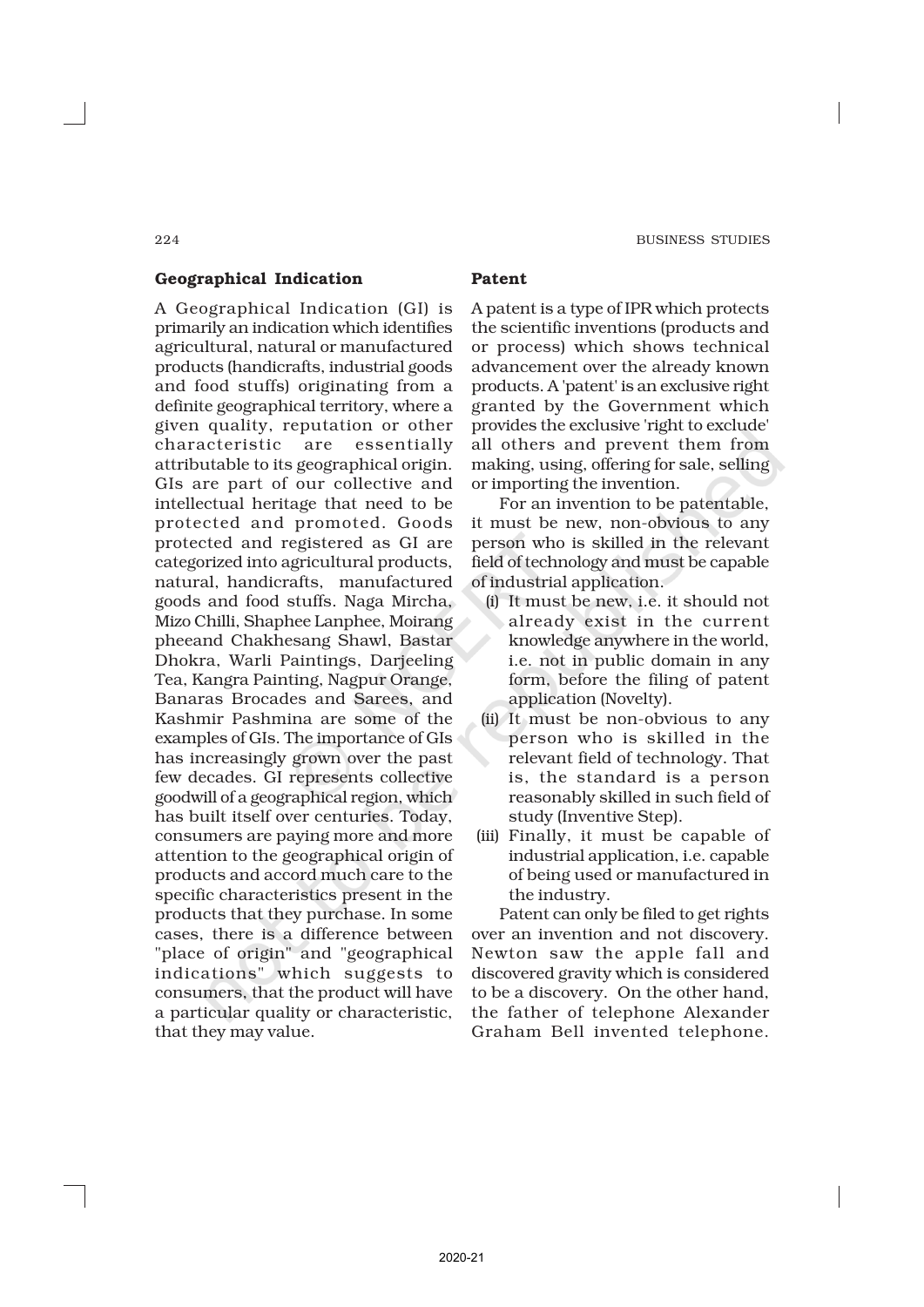Thus when we use our ability to create something novel, or something unique into existence, it is called an invention, whereas the process of highlighting the existence of an already existing thing is called discovery.

#### What cannot be patented?

Scientific principles, contrary to well established natural laws, formulation of abstract theory, frivolous inventions, prejudicial to morality or injurious to public health, method of agriculture or horticulture, method of treatment, admixtures, traditional knowledge, incremental inventions without increase in efficacy and inventions related to atomic energy are some of the inventions not patentable under Sections 3 & 4 of the Patents Act, 1970.

The purpose of patent is to encourage innovation in the scientific field. A patent grants exclusive rights to the inventor for a period of 20 years, during which anybody else who wishes to use the patented subject-matter needs to seek permission from the patentee, by paying certain costs for the commercial use of such an invention. This process of seeking exclusive rights of the patentee for a fee is called Licensing.

Patent creates a temporary monopoly. Once the term of a patent expires, the invention is in public domain which means it is free for use by people. This prevents the patentee from involving in anti-competitive practices like creating monopoly etc.

# Design

A 'design' includes shape, pattern, and arrangement of lines or colour combination that is applied to any article. It is a protection given to aesthetic appearance or eye-catching features. The term of protection of a design is valid for 10 years, which can be renewed for further 5 years after expiration of this term, during which a registered design can only be used after getting a license from its owner and once the validity period is over, the design is in public domain.

#### Plant Variety

Plant Variety is essentially grouping plants into categories based on their botanical characteristics. It is a type of variety which is bred and developed by farmers. This helps in conserving, improving and making available plant genetic resources. For example, hybrid versions of potatoes. Such protection promotes investment in R&D, recognizes Indian farmers as cultivators, conservers and breeders as well as facilitates high quality seeds and planting material. This leads to the growth of the seed industry.

# Semiconductor Integrated Circuits Layout Design

Have you ever seen a computer chip? Are you aware of integrated circuits also known as 'ICs'? A semiconductor is an integral part of every computer chip. Any product that contains transistors and other circuitry elements used and formed on a semiconductor material, as an insulating material, or

2020-21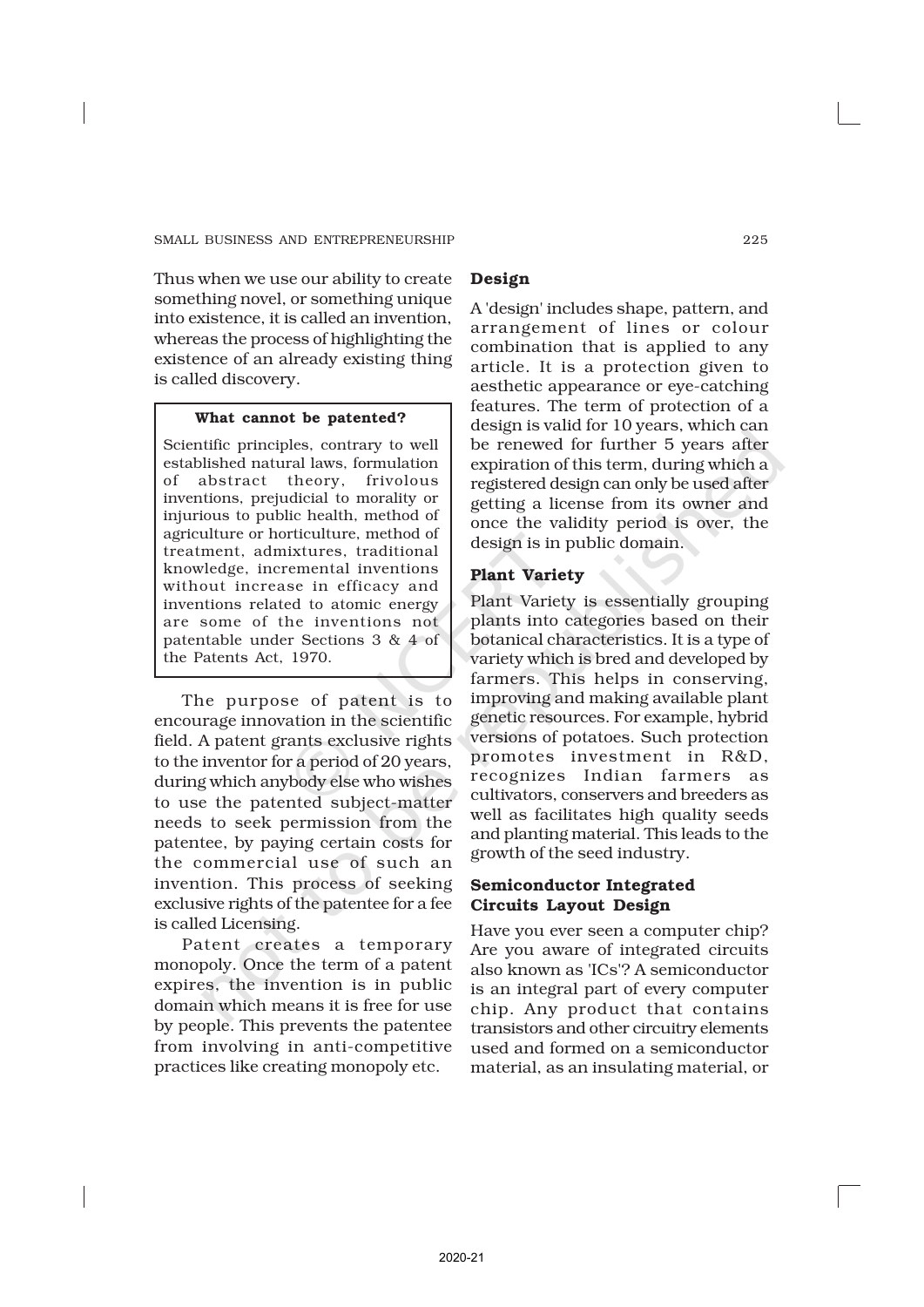inside the semiconductor material. Its design is to perform an electronic circuitry function.

#### IP and Business

We have already discussed the importance of intellectual property and the ways to protect it as intellectual property rights. Let us now see how this helps a business. Recall the old proverb 'necessity is the mother of all inventions'? If we were to trace the development of a wheel from the Stone Ages, the round wheel was invented as there was felt a need to increase the efficiency of work. This wheel underwent various technological advancements, and today, we know successful business tyre giants like CEAT, JK Tyres, Bridgestone, etc.

Whether a business is establishing its presence in the marketplace or is already well-entrenched, protecting and managing its intellectual property is critical in taking the business ahead. Any business has to continuously innovate and think ahead, otherwise it will simply stagnate and wither away. It is equally essential to respect others' IP, not only on ethical grounds, but also legal. After all, respect for others' IP begets respect for one's IP. Start-up is an entrepreneurial venture that capitalizes on developing, improving and innovating new products, processes and services for the target audience. Start-ups today are responsible for several disruptive technologies that have changed the very way we think and live. With 20,000+ start-ups, India is said to have the third largest start-up ecosystem in the world. The Start-up India initiative seeks to capture the entrepreneurial streak in Indians, and create a nation of job-creators, not job-seekers. Intellectual property rights can be critical in aiding new ventures monetise their ideas and establish competitiveness in the market by extending the protective umbrella offered by IPRs.

#### Key Terms

Small scale industries Cottage industries Tiny industries Micro business industries Khadi industries Entrepreneurship

#### **SUMMARY**

Role of small business in India: Small Scale Industries play a very important role in the socio-economic development of the country. These industries account for 95 per cent of industrial units, contributing up to 40 per cent of the gross industrial value added and 45 per cent of the total exports. SSIs are the second largest employers of human resources, after agriculture and produce a variety of products for the economy. These units contribute to the balanced regional development of the country by using locally available material and indigenous technology. These provide ample scope for entrepreneurship; enjoy the advantage of low cost of production;